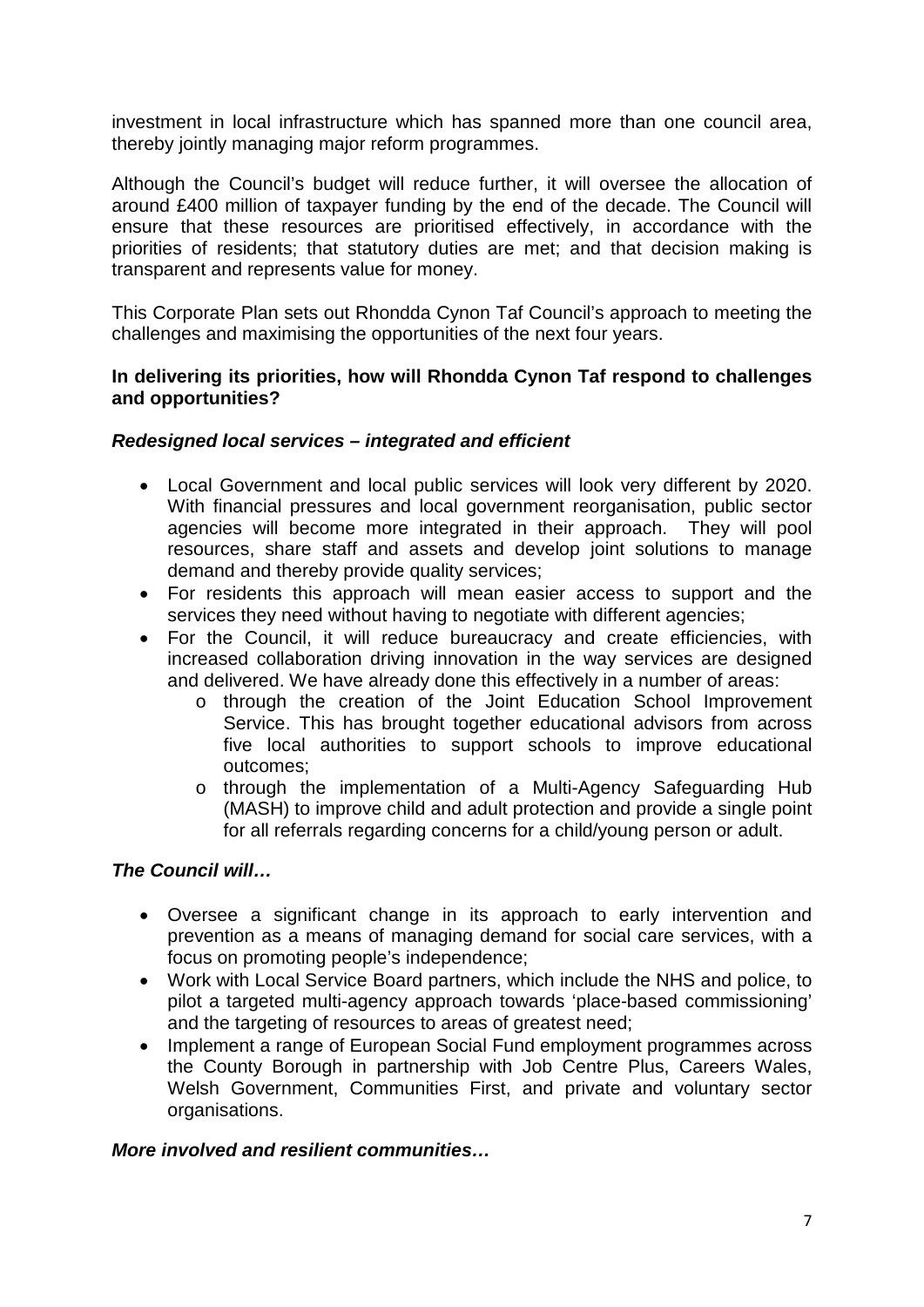- Greater community participation, engagement and involvement, through the RCT Together Community Participation Programme, will be an essential part of the change the Council will seek to achieve over the next four years. The Council will work with residents to increase self-sufficiency, reduce reliance on statutory services and make the best possible use of community strengths to tailor services to need;
- The Council's vision is to develop a new relationship with residents that enable them to be independent and resilient and to take on greater responsibility for their local communities. This is not about the Council shifting its responsibility  $-$  it is about recognising that residents want to be more involved in what happens in their community.

## *The Council will…*

- Implement its RCT Together Community Participation Programme to achieve its vision of greater community collaboration and resilience;
- Build stronger partnerships with community groups;
- Co-ordinate and improve the support it gives to communities.

## *Health and Social Care services will be personalised and integrated, with more people supported to live longer in their own homes…*

- By 2020 social care services for adults will be remodelled to focus on minimising intervention and maximising independence, with a greater emphasis on early intervention. This approach, working with housing, health services and other partners , will enable more people to stay independent and live for longer in their own homes;
- To better manage the huge costs of A&E and hospital admissions, we will work towards social care commissioning becoming fully integrated with health services, such as primary and community care thereby improving the experience of those using health and social care services;
- More young people with complex disabilities will stay in Rhondda Cynon Taf, where they grew up, and live in their own homes, with opportunities to engage in education, training, culture and the arts, helping them to grow in independence;
- People with mental health issues will receive support in the community to help them stay well, re-engage in learning, get a job and remain active, with support focused on helping people with their whole life, not simply providing a diagnosis;
- Rhondda Cynon Taf's residents will be some of the most active and healthy in South Wales, benefitting from improved leisure facilities, visiting our theatres, libraries and heritage sites and making use of the County Borough's parks and open spaces.

## *The Council will…*

• Implement its vision for adult social care, which is focused on providing personalised, integrated care with more residents being supported to live in their own homes;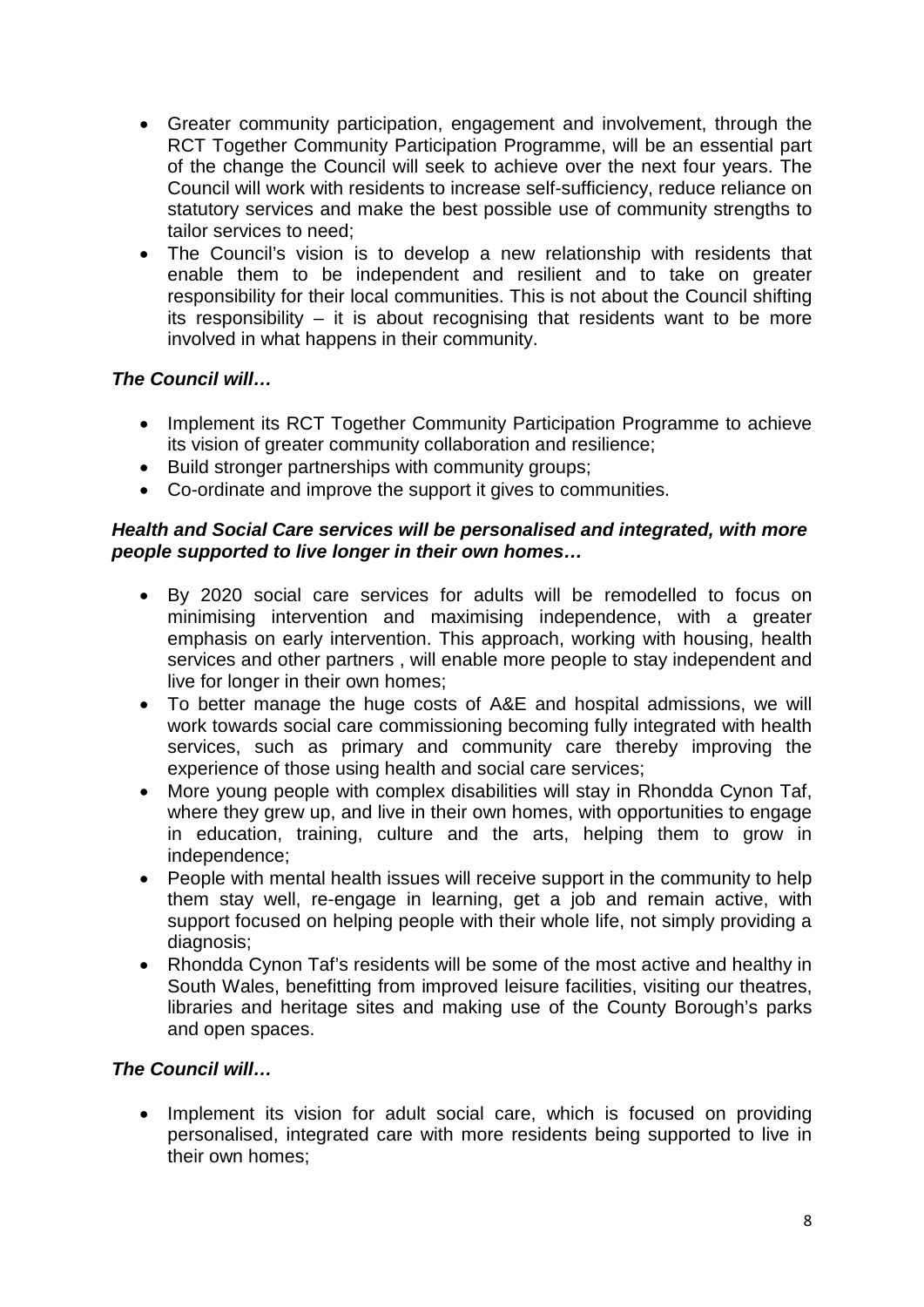- Increase the number of social care clients that receive direct payments to enable them to make personal choices to manage their own needs;
- Focus on the provision of effective telecare, housing adaptations and community support to achieve this;
- Prioritise investment in improving the physical fitness facilities at the Council's leisure centres and work with local sports clubs and community groups to increase participation in sport and leisure.

## *Rhondda Cynon Taf's schools will be amongst the best in the country, and with all children achieving the best they can…*

- In 2020, Rhondda Cynon Taf will have primary, middle and secondary schools that are amongst the best in the country, with the quality of education being a reason for many people choosing to live in the County Borough;
- The attainment and progress of children in Rhondda Cynon Taf schools will continue to exceed the Welsh Government benchmarks and the progress of the most disadvantaged pupils will be accelerated.

# *The Council will…*

- Continue to invest in improving school buildings and facilities, to ensure the County Borough's pupils have the learning environment fit for the 21<sup>st</sup> Century;
- Continue to work in partnership with all schools to raise standards, in particular in literacy and numeracy, and close the achievement gap between disadvantaged pupils and their peers. The focus will be on improving the quality of leadership and teaching through effective school to school support.

## *Rhondda Cynon Taf's children and young people will receive a great start in life…*

- The Council will continue to ensure a great start in life for every child and that young people are well prepared for adulthood;
- Safeguarding arrangements for vulnerable young people will continue to be effective and robust, with greater interface between statutory services, for example the health service and the police working together to identify and support young people who might be at risk.

## *The Council will…*

- Continue to support families with an improved integrated range of services throughout a child's early years. This will include health, education and social care and focus primarily upon areas of greatest need through the Flying Start Programme and Families First. This will help to ensure that children get the best start to life;
- Where children may be at risk, maintain a multi-agency response that brings together different professionals to share information quickly and effectively, respond appropriately thereby reducing the need for re-referrals;
- Further develop the Multi Agency Safeguarding Hub and to use the information gathered to identify issues that may impede the development of a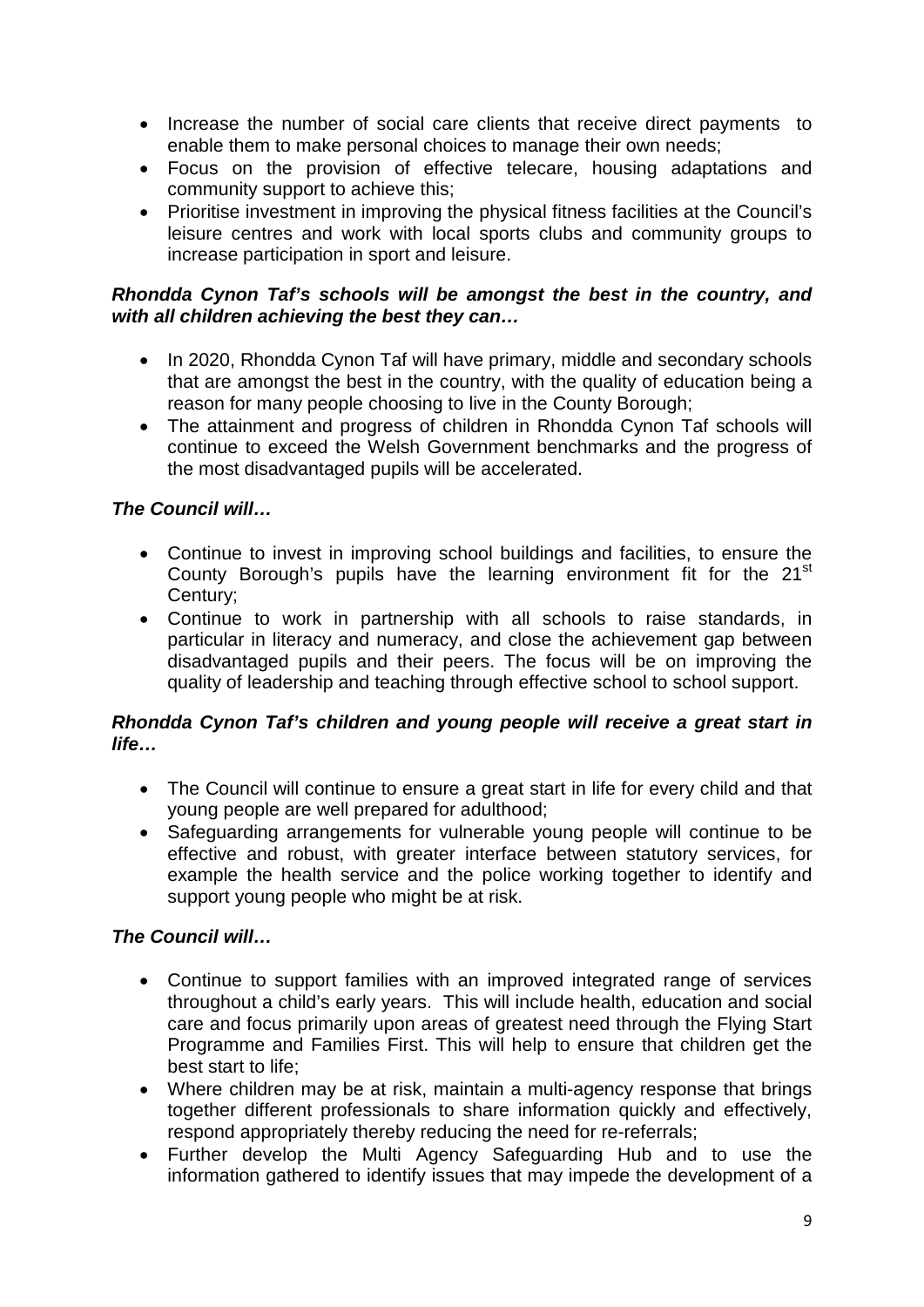successful childhood. It will realign existing services to promote effective outcomes to unmet need;

- Work with families to intervene early where issues arise and commission effective family support arrangements to keep families together, where it is safe and in the best interests of the children to do.
- Put in place a greater choice of high quality local placements available for children who cannot remain at home, by increasing the number of Rhondda Cynon Taf foster carers.

## *There will be a broad offer of skills and employment programmes for all ages…*

• The Council will appropriately monitor and support the development of the County Borough's young people and, through a range of European Social Fund Programmes work with the Jobcentre, skills providers and other partners to provide a range of programmes aimed at supporting people of all ages into work and enabling them to progress whilst in employment.

## *The Council will*…

- Continue to work with schools to track young people at risk of becoming 'NEET ' and work with partners to ensure a broad skills offer for young people, encompassing a range of options including apprenticeships and employment opportunities;
- Work with Jobcentre Plus, Communities First, Welsh Government, careers Wales, Coleg Y Cymoedd and other European Social Fund Programmes operating across the region to improve basic literacy and numeracy skills, reduce unemployment, with a focus on supporting vulnerable and hard to reach people into work; developing career pathways into higher level jobs in the care sector; and maximising retail and construction opportunities that derive from regeneration activity across the region.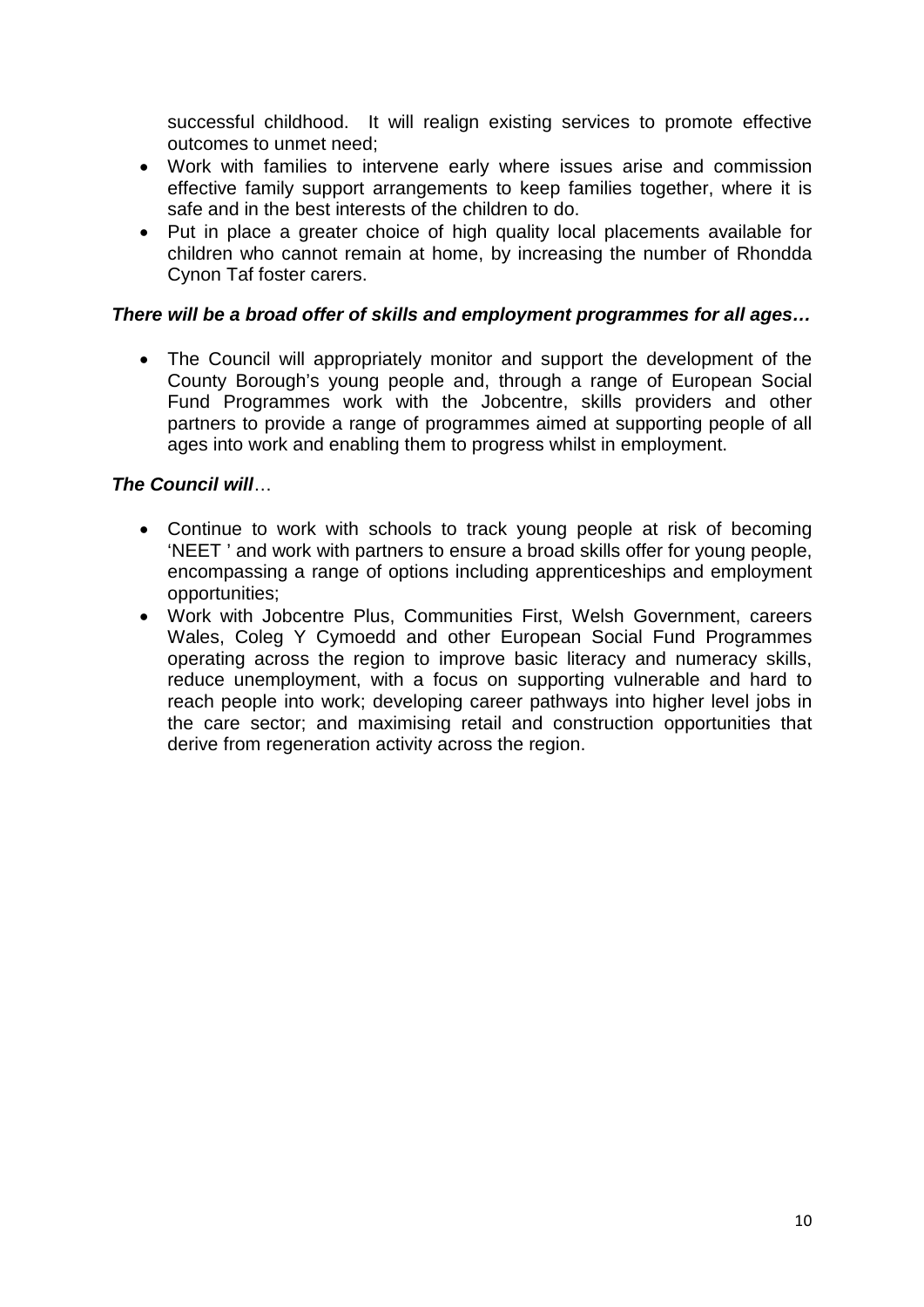## *Rhondda Cynon Taf's local environment will be clean and attractive, with wellmaintained roads and pavements, flowing traffic, increased recycling and less waste sent to landfill…*

- Rhondda Cynon Taf's streets will be kept clean and tidy, benefitting from increased enforcement action against littering and dog fouling;
- the County Borough's roads and pavements will be in a good condition, with the Council recognising that this has consistently been the top priority for residents ;
- Residents will recycle more of their household waste, with less waste being sent to landfill.

# *The Council will…*

- Maintain a clean County Borough by improving cleansing routes and ensuring that town centre and residential areas are regularly reviewed to ensure a consistent standard of cleanliness;
- Invest a further £20 million in road, highways infrastructure and pavement networks over the next four years, on top of the £35 million in additional investment since 2011;
- Further remodel its waste and recycling service, making it easier for residents to recycle more which will benefit the environment and save the Council money in collection and disposal costs.

## *Rhondda Cynon Taf's parks and green spaces will continue to be valued by residents…*

- Resident feedback consistently shows that Rhondda Cynon Taf's parks and green spaces are amongst its biggest assets;
- The Council recognises this, and will continue to ensure that the County Borough's parks and green spaces are looked after.

# *The Council will…*

• Develop more innovative ways of maintaining its parks and green spaces, including working in partnership with community groups and focusing on using parks to achieve wider public health priorities for the residents of the County Borough.

## *Rhondda Cynon Taf will be amongst the safest places in Wales, with high levels of community cohesion, and residents feeling safe…*

- Rhondda Cynon Taf will continue to be one of Wales's safest areas, with effective working between the Council and police driving further reductions in crime rates;
- Community cohesion in Rhondda Cynon Taf will remain high, with people from different backgrounds getting on well together.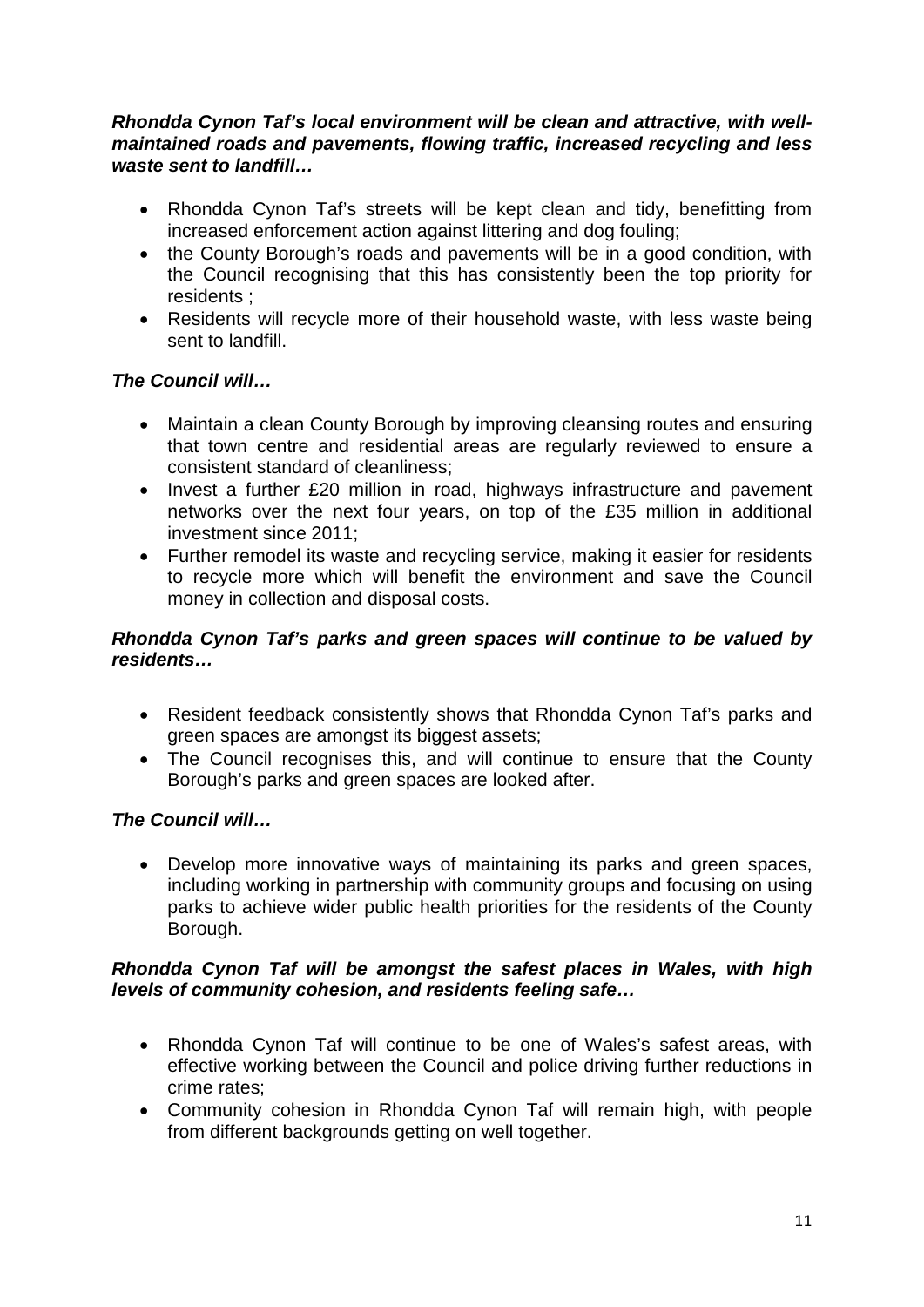# *The Council will…*

- Work with communities and partners to achieve long-term sustained reductions in crime, building on reductions achieved in recent years. The aim is to further reduce all crimes including the '7 Key Neighbourhood Crime Types' - Burglary, Violence with Injury, Robbery, Theft from Person, Criminal Damage, Theft of Motor Vehicle and Theft From Motor Vehicle;
- Work with Safer Communities partners to implement new 2014 Anti-Social Behaviour legislation to prevent and deter anti-social behaviour and reduce repeat victimisation
- Work in partnership to reduce the under-reporting of hate crime;
- Continue to strengthen the effectiveness of the partnership approach to preventing domestic violence through coordinating service provision to help those at high risk of repeat victimisation.

## *Residents will see a responsible approach to regeneration, with new homes being built and job opportunities created…*

- The new multi million pound Capital Region City Deal for Cardiff and South East Wales creates the opportunity for significant investment across the region, including Rhondda Cynon Taf. Over the next ten years there will be improvements to commercial infrastructure, the transport network, housing, all of which will create employment opportunities;
- Rhondda Cynon Taf will go through a significant period of regeneration over the next decade and beyond, with major housing schemes being planned and implemented in areas such as Llanillid, Robertstown, Hirwaun, Tonyrefail, and Mwyndy, Pontyclun;
- We want our larger town centres to be vibrant and enticing with a strong offer which recognises that they are at the heart of our communities. The town centres will benefit from investment to ensure an attractive environment for local businesses, shoppers and residents.

# *The Council will…*

- By 2020, more than **3,000** new homes will be provided by the private sector through the Local Development Plan, which will also create conditions which will deliver real employment opportunities for residents in Rhondda Cynon Taf;
- Identify a future 'pipeline' of regeneration sites, to build the new homes that residents need. This will include making better use of the Council's entire commercial property and land portfolio to promote coordinated business and housing growth:
- Actively engage with Cardiff County Council and the other south east Wales Council's over the next 10 years to maximise the benefits to the region and the residents of Rhondda Cynon Taf of the new Capital Region City Deal for Cardiff and South East Wales;
- Promote key employment sites in the County Borough, such as Treforest Industrial Estate. It will support improvement in the infrastructure and assist current and new employers that wish to expand or relocate to the area;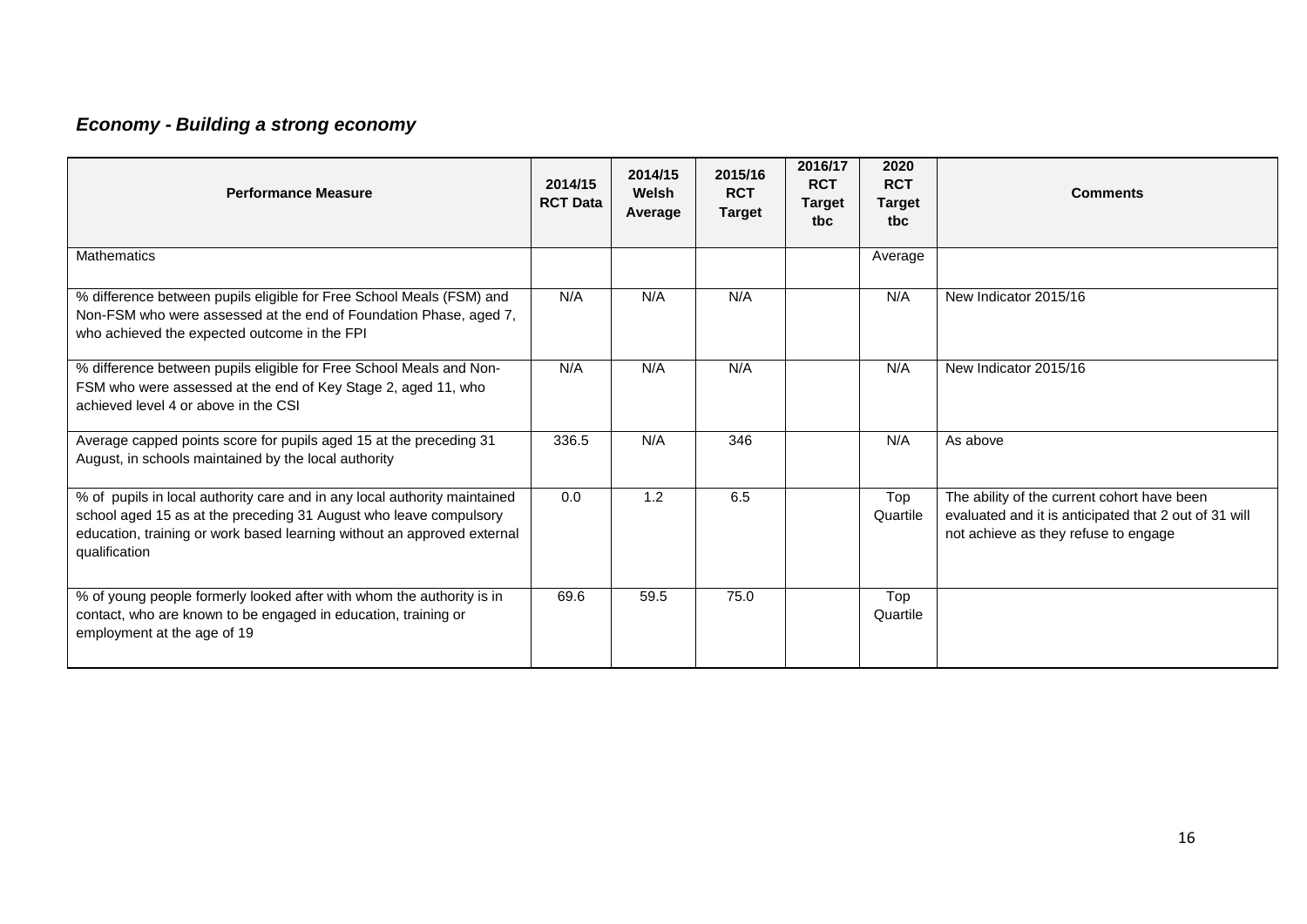# *Economy - Building a strong economy*

| <b>Performance Measure</b>                                                    | 2014/15<br><b>RCT Data</b> | 2014/15<br>Welsh<br>Average | 2015/16<br><b>RCT</b><br><b>Target</b> | 2016/17<br><b>RCT</b><br><b>Target tbc</b>                                                                                            | 2020<br><b>RCT</b><br><b>Target</b><br>tbc | <b>Comments</b>                      |
|-------------------------------------------------------------------------------|----------------------------|-----------------------------|----------------------------------------|---------------------------------------------------------------------------------------------------------------------------------------|--------------------------------------------|--------------------------------------|
| The stock of registered enterprises/businesses in the Borough                 | 5,210                      | N/A                         |                                        | N/A                                                                                                                                   |                                            |                                      |
| The rate of registered enterprise/business births (start ups)                 | 15.1<br>785                | 12.6                        |                                        | Comparison to previous year's data will be<br>made available, and an increase year on<br>year would reflect positive performance.     |                                            |                                      |
| The rate of registered enterprise/business deaths (closures)                  | 9.2<br>480                 | 9.1                         |                                        | N/A<br>Comparison to previous years data will be<br>made available, and a decrease year on<br>year would reflect positive performance |                                            |                                      |
| Footfall - Average weekly number of visitors to Pontypridd<br>(Calendar Year) | 63,909                     | N/A                         |                                        | N/A<br>Comparison to previous years data will be                                                                                      |                                            |                                      |
| Footfall - Average weekly number of visitors to Aberdare<br>(Calendar Year)   | 20,609                     | N/A                         |                                        | made available, and an increase year on<br>year would reflect positive performance                                                    |                                            |                                      |
| Footfall - Average weekly number of visitors to Porth<br>(Calendar Year)      | 17,510                     | N/A                         |                                        |                                                                                                                                       |                                            |                                      |
| Vacancy Rates in Pontypridd                                                   | 9.0%                       | 14.1%                       |                                        | N/A                                                                                                                                   |                                            |                                      |
| Vacancy Rates in Aberdare                                                     | 9.0%                       |                             |                                        | Comparison to previous years data will be<br>made available, and a decrease year on                                                   |                                            |                                      |
| Vacancy Rates in Porth                                                        | 14.0%                      |                             |                                        | year would reflect positive performance                                                                                               |                                            |                                      |
| No of additional housing units provided during the year                       | 386                        | N/A                         |                                        |                                                                                                                                       | <b>NCA</b>                                 | Two different parts of the numerator |
| No. of new affordable homes delivered                                         | 127                        | N/A                         | 100                                    |                                                                                                                                       | <b>NCA</b>                                 | Reported in Quarter 4                |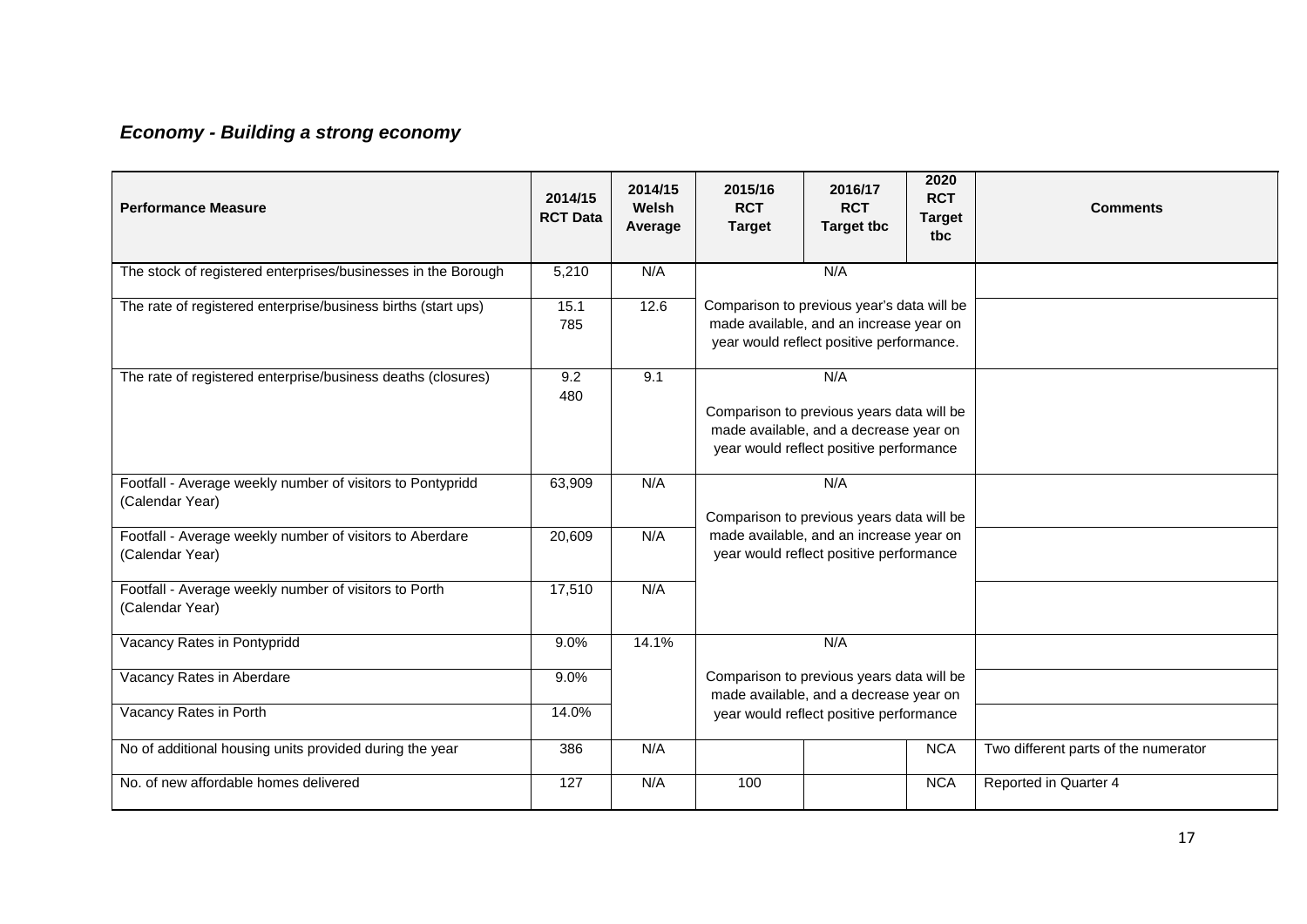# *People - Promoting independence and positive lives for everyone*

| <b>Performance Measure</b>                                                          | 2014/15<br><b>RCT Data</b> | 2014/15<br>Welsh<br>Average | 2015/16<br><b>RCT</b><br><b>Target</b> | 2016/17<br><b>RCT</b><br><b>Target</b><br>tbc | 2020<br><b>RCT</b><br><b>Target</b><br>tbc | <b>Comments</b>                                                                                                                                                                                      |
|-------------------------------------------------------------------------------------|----------------------------|-----------------------------|----------------------------------------|-----------------------------------------------|--------------------------------------------|------------------------------------------------------------------------------------------------------------------------------------------------------------------------------------------------------|
| Number of Children & Young People requiring intervention from<br>statutory services | N/A                        | N/A                         | N/A                                    | Reduce                                        | Reduce                                     | This is a new indicator. The indicator has been taken<br>from the Children's Transformational Plan and is a key<br>measure to monitor performance at a strategic level                               |
| Number of Looked After Children                                                     | 621                        | N/A                         | Reduce                                 | Reduce                                        | Reduce                                     | The indicator has been taken from the Children's<br>Transformational Plan and is a key measure to monitor<br>performance at a strategic level                                                        |
| % of re-registrations of children on local authority CPR                            | N/A                        | N/A                         | N/A                                    | Reduce                                        | Reduce                                     | This is a new indicator. The indicator has been taken<br>from the Children's Transformational Plan and is a key<br>measure to monitor performance at a strategic level                               |
| The length of time that children & young people remain within the<br>LAC system     | N/A                        | N/A                         | N/A                                    | Reduce                                        | Reduce                                     | This is a new indicator. The indicator has been taken<br>from the Children's Transformational Plan and is a key<br>measure to monitor performance at a strategic level                               |
| % of clients choosing their own service providers through Direct<br>Payments        | 13.02                      | N/A                         | 13.5                                   | Increase                                      | Increase                                   | Target has been set based on trend data since 2013.<br>The indicator has been taken from the Children's<br>Transformational Plan and is a key measure to monitor<br>performance at a strategic level |
| Number of adults referred to the statutory service for assessment                   | N/A                        | N/A                         | N/A                                    | Reduce                                        | Reduce                                     | This is a new indicator. The indicator has been taken<br>from the Adults Transformational Plan and is a key<br>measure to monitor performance at a strategic level                                   |
| Number of people requiring a long term intervention from<br>statutory services      | N/A                        | N/A                         | N/A                                    | Reduce                                        | Reduce                                     | This is a new indicator. The indicator has been taken<br>from the Adults Transformational Plan and is a key<br>measure to monitor performance at a strategic level                                   |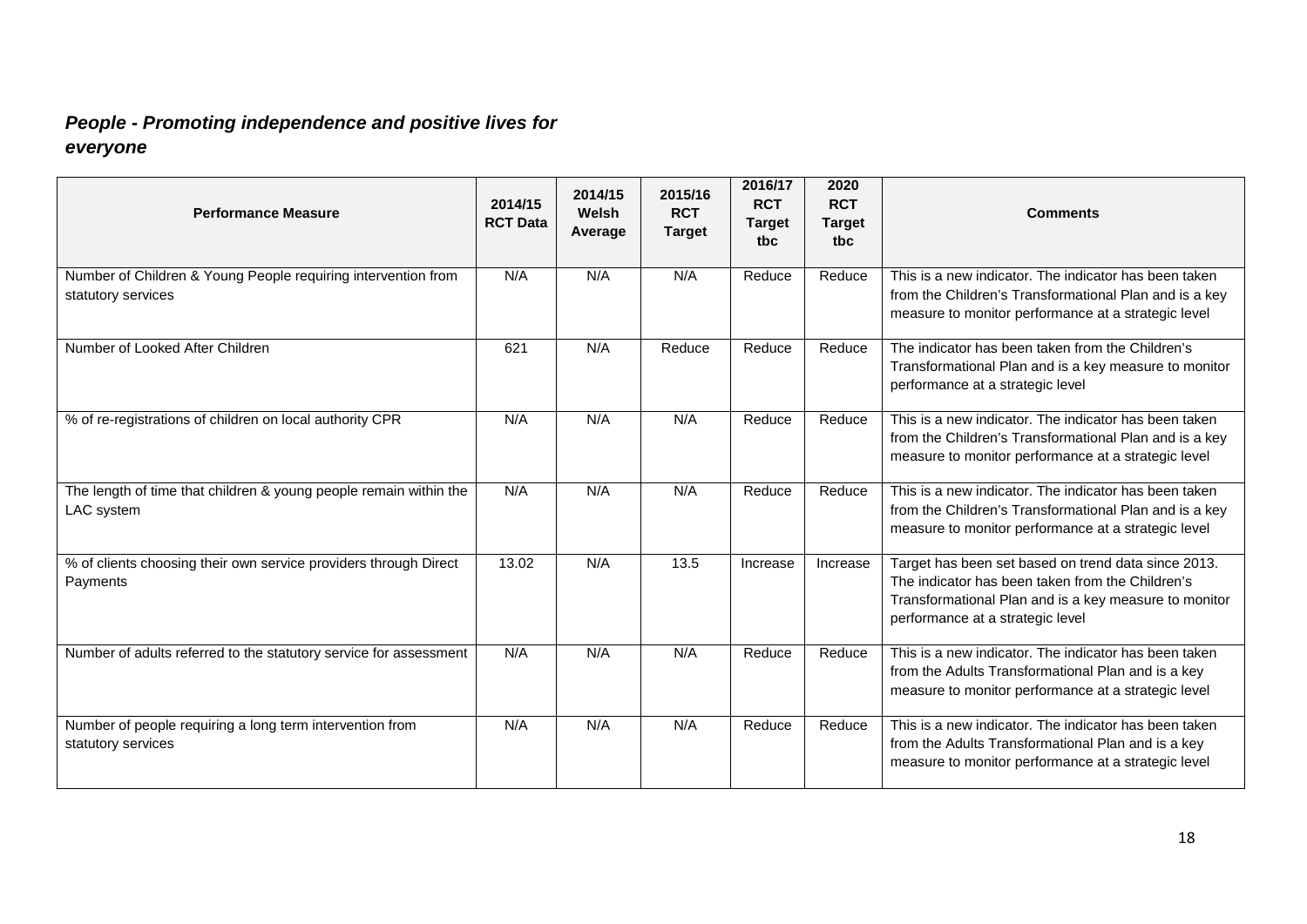| <b>Performance Measure</b>                                                                  | 2014/15<br><b>RCT Data</b> | 2014/15<br>Welsh<br>Average | 2015/16<br><b>RCT</b><br>Target | 2016/17<br><b>RCT</b><br><b>Target</b><br>tbc | 2020<br><b>RCT</b><br><b>Target</b><br>tbc | <b>Comments</b>                                                                                                                                                    |
|---------------------------------------------------------------------------------------------|----------------------------|-----------------------------|---------------------------------|-----------------------------------------------|--------------------------------------------|--------------------------------------------------------------------------------------------------------------------------------------------------------------------|
| Number of people who no longer need a long term service<br>following a period of reablement | N/A                        | N/A                         | N/A                             | Increase                                      | Increase                                   | This is a new indicator. The indicator has been taken<br>from the Adults Transformational Plan and is a key<br>measure to monitor performance at a strategic level |
| Number of people admitted to residential or nursing care                                    | N/A                        | N/A                         | N/A                             | Reduce                                        | Reduce                                     | This is a new indicator. The indicator has been taken<br>from the Adults Transformational Plan and is a key<br>measure to monitor performance at a strategic level |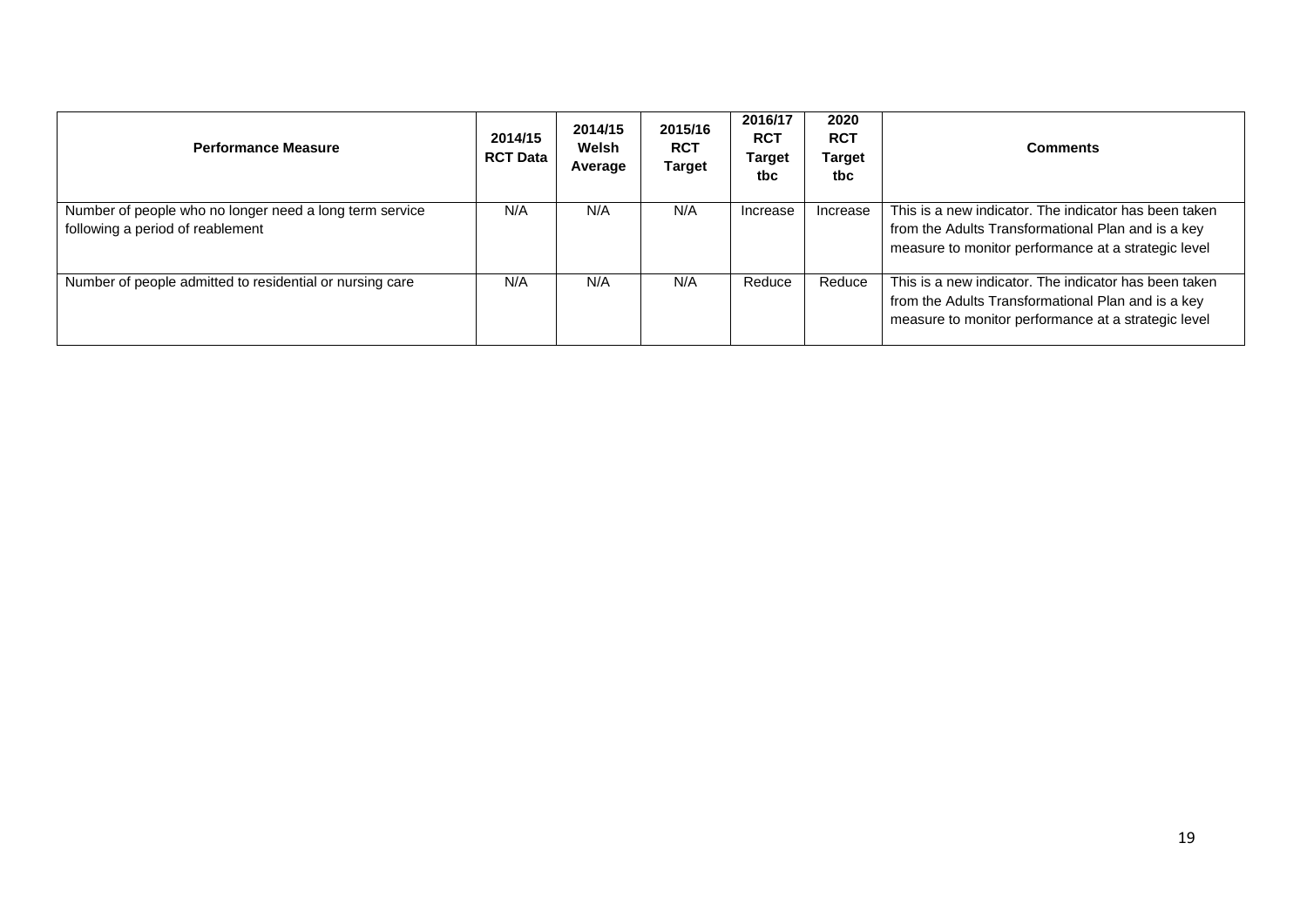## *Place - Creating neighbourhoods where people are proud to live and work*

| <b>Performance Measure</b>                                                                                                                                                                             | 2014/15<br><b>RCT Data</b> | 2014/15<br>Welsh<br>Average | 2015/16<br><b>RCT</b><br><b>Target</b> | 2016/17<br><b>RCT</b><br><b>Target</b><br>tbc | 2020<br><b>RCT</b><br><b>Target</b><br>tbc | <b>Comments</b>                                                                                                                                                                                |
|--------------------------------------------------------------------------------------------------------------------------------------------------------------------------------------------------------|----------------------------|-----------------------------|----------------------------------------|-----------------------------------------------|--------------------------------------------|------------------------------------------------------------------------------------------------------------------------------------------------------------------------------------------------|
| % of residents satisfied with the County Borough as a place to<br>live                                                                                                                                 | <b>NCA</b>                 | N/A                         | <b>NCA</b>                             |                                               | 90                                         | Data not currently available - to be developed from<br>future Residents Surveys                                                                                                                |
| % of residents satisfied with our parks and open spaces for<br>leisure, enjoyment & sport                                                                                                              | <b>NCA</b>                 | N/A                         | <b>NCA</b>                             |                                               | 75                                         | Data not currently available - to be developed from<br>future Residents Surveys                                                                                                                |
| Police Recorded incidents of antisocial behaviour                                                                                                                                                      | 7,238                      | N/A                         | <b>NCA</b>                             | <b>NCA</b>                                    | <b>NCA</b>                                 | Data currently included for indicative purposes only.<br>If this measure is to be considered for inclusion,<br>data would require more work to clarify the<br>definition, source and integrity |
| % [& No.] of vulnerable/repeat victims of anti-social behaviour<br>that feel safer as a result of intervention                                                                                         | 82.0<br>$[49]$             | N/A                         | 80                                     |                                               | N/A                                        | This target is already challenging and actions aim to<br>maintain good performance rather than seek<br>improvement                                                                             |
| % of highways inspected of a high or acceptable standard of<br>cleanliness                                                                                                                             | 99.7                       | 96.9                        | 95                                     |                                               | Top<br>Quartile                            |                                                                                                                                                                                                |
| % of reported fly tipping incidents on relevant land cleared within<br>5 working days                                                                                                                  | 97.72                      | 93.05                       | 95                                     |                                               | Top<br>Quartile                            |                                                                                                                                                                                                |
| % of municipal waste collected by local authorities and prepared<br>for reuse and/ or recycling, including source segregated<br>biowastes that are composted or treated biologically in another<br>way | 53.82                      | 56.24                       | 58                                     |                                               | 64% by<br>2019/20                          | National target set to achieve 58% recycling by the<br>end of 2015/16                                                                                                                          |
| % of residents satisfied with the condition of roads and<br>pavements                                                                                                                                  | <b>NCA</b>                 | N/A                         | <b>NCA</b>                             |                                               |                                            | Data not currently available - to be developed from<br>future Residents Surveys                                                                                                                |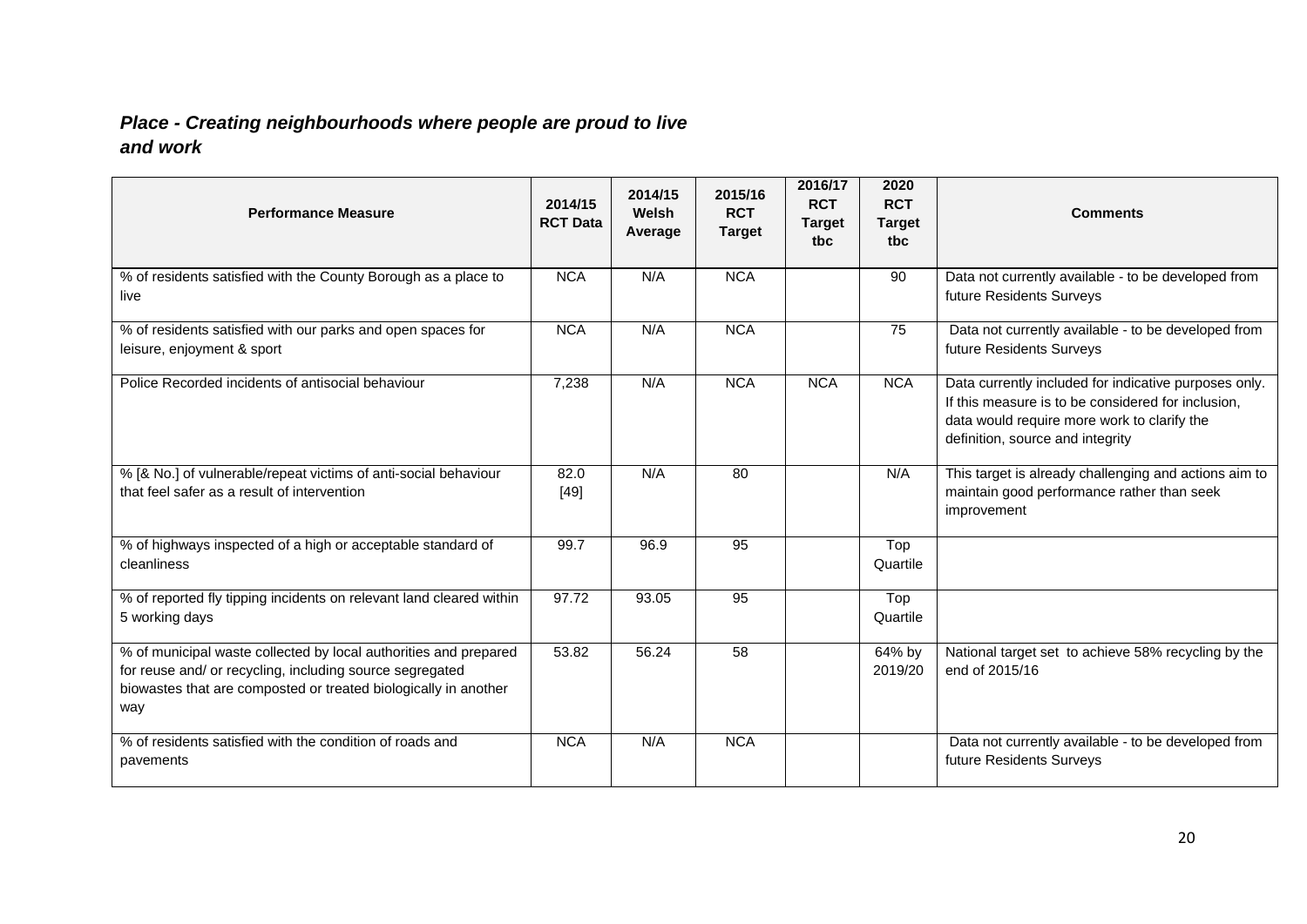# *Place - Creating neighbourhoods where people are proud to live and work*

| <b>Performance Measure</b>                                                                                           | 2014/15<br><b>RCT Data</b> | 2014/15<br>Welsh<br>Average | 2015/16<br><b>RCT</b><br><b>Target</b> | 2016/17<br><b>RCT</b><br>Target<br>tbc | 2020<br><b>RCT</b><br><b>Target</b><br>tbc | <b>Comments</b>                                                                      |
|----------------------------------------------------------------------------------------------------------------------|----------------------------|-----------------------------|----------------------------------------|----------------------------------------|--------------------------------------------|--------------------------------------------------------------------------------------|
| % of principal (A) roads, non-principal (B) roads and non-<br>principal (C) roads that are in overall poor condition | 9.3                        | 11.9                        | 10                                     |                                        | Above<br>Wales<br>Average                  | This means that we are aiming for the data to be<br>lower than the Wales average     |
| % of adults who reported meeting physical activity guidelines in<br>the past week                                    | 27                         | 30                          |                                        |                                        | $\gamma$                                   | Welsh Health Survey                                                                  |
| % of Year 3-11 juniors participating in physical activity at least 3<br>times a week                                 | 44                         | 48                          |                                        |                                        |                                            | Sports Wales School Sport Survey (biennial)                                          |
| A measure that captures comprehensive volunteering data is<br>being investigated                                     | <b>NCA</b>                 | N/A                         | <b>NCA</b>                             |                                        |                                            | Future Generation Act measures currently being<br>considered as part of consultation |
| % of successful homeless prevention applications                                                                     | N/A                        | N/A                         | N/A                                    |                                        |                                            | This is a new indicator for 2015/16, and baseline<br>data will inform future targets |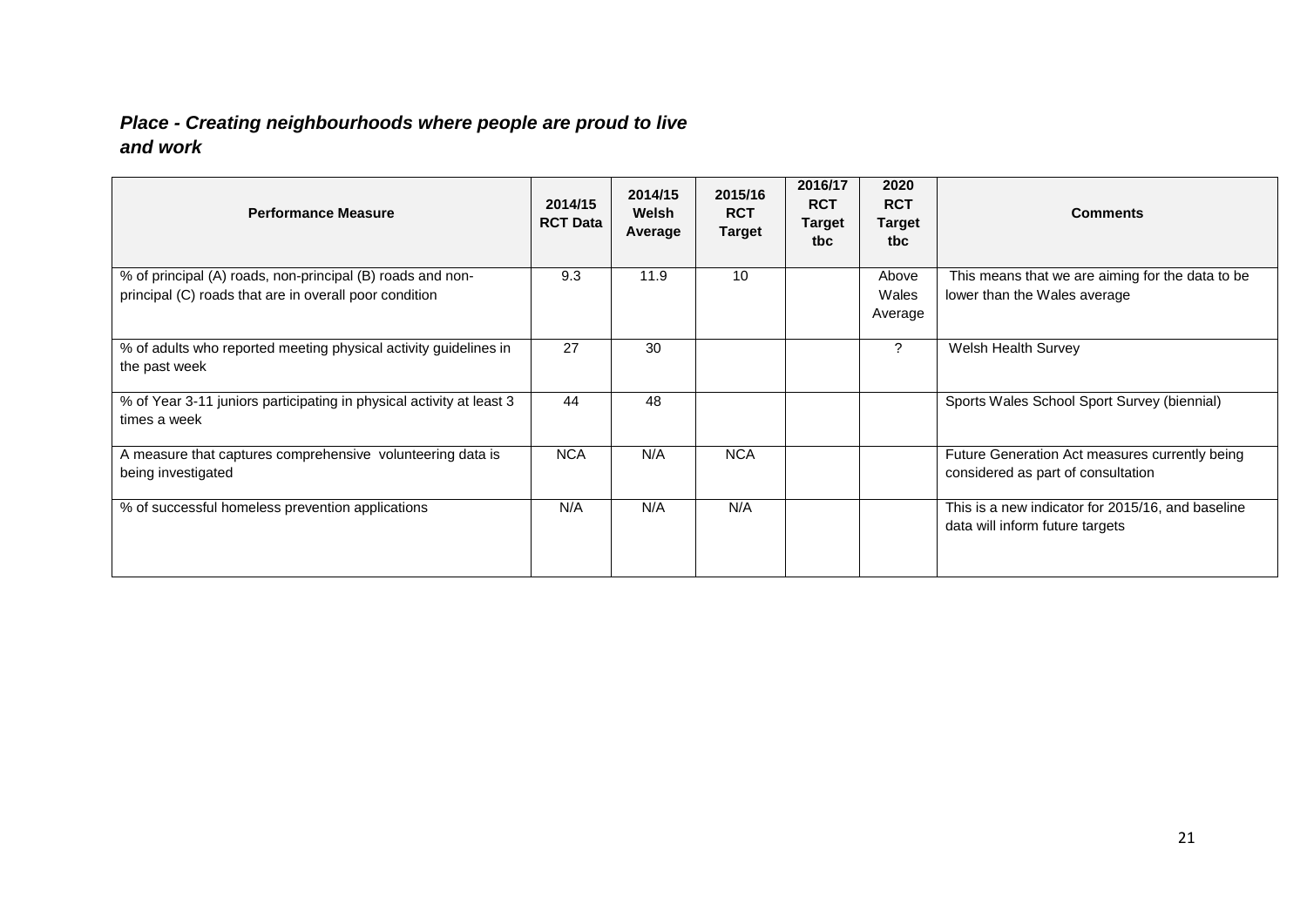# *Living within our means – where services are delivered efficiently to achieve value for money for the taxpayer*

| <b>Performance Measure</b>                                                                               | 2014/15<br><b>RCT Data</b> | 2014/15<br>Welsh<br>Average | 2015/16<br><b>RCT</b><br><b>Target</b> | 2016/17<br><b>RCT</b><br><b>Target tbc</b>                        | 2020<br><b>RCT</b><br><b>Target tbc</b>                 | <b>Comments</b>                                                            |
|----------------------------------------------------------------------------------------------------------|----------------------------|-----------------------------|----------------------------------------|-------------------------------------------------------------------|---------------------------------------------------------|----------------------------------------------------------------------------|
| Gross expenditure on Council Tax Benefit and Administration<br>per head of population                    | 9                          | $\overline{12}$             |                                        |                                                                   | lowest 10%<br>in Wales                                  |                                                                            |
| Level of Council Tax increase                                                                            | 4.50                       | 4.23                        |                                        | <b>Below</b><br>Wales<br>Average<br>aggregated<br>over 4<br>years | Below<br>Wales<br>Average<br>aggregated<br>over 4 years |                                                                            |
| % of customer interaction via the web and mobile devices                                                 | N/A                        | N/A                         | N/A                                    | N/A                                                               | N/A                                                     | New local PI for 2016/17. Targets to be set<br>once baseline established.  |
| % of payments receipted via Customer Care that are self served<br>via website and/or touchtone or kiosks | 70                         | N/A                         | 70                                     |                                                                   |                                                         |                                                                            |
| % enquiries resolved at first point of contact based on customer<br>view - One4aLL centres               | N/A                        | N/A                         | N/A                                    | N/A                                                               | N/A                                                     | New local PIs for 2016/17. Targets to be set<br>once baseline established. |
| % of enquiries resolved at first point of contact based on<br>customer view - telephone, daytime service | N/A                        | N/A                         | N/A                                    | N/A                                                               | N/A                                                     |                                                                            |
| % enquiries resolved at first point of contact based on customer<br>view - website/e-access              | N/A                        | N/A                         | N/A                                    | N/A                                                               | N/A                                                     |                                                                            |
| Reduce the occupied office accommodation floor space across<br>the Council                               |                            |                             |                                        |                                                                   | 20%<br>reduction                                        |                                                                            |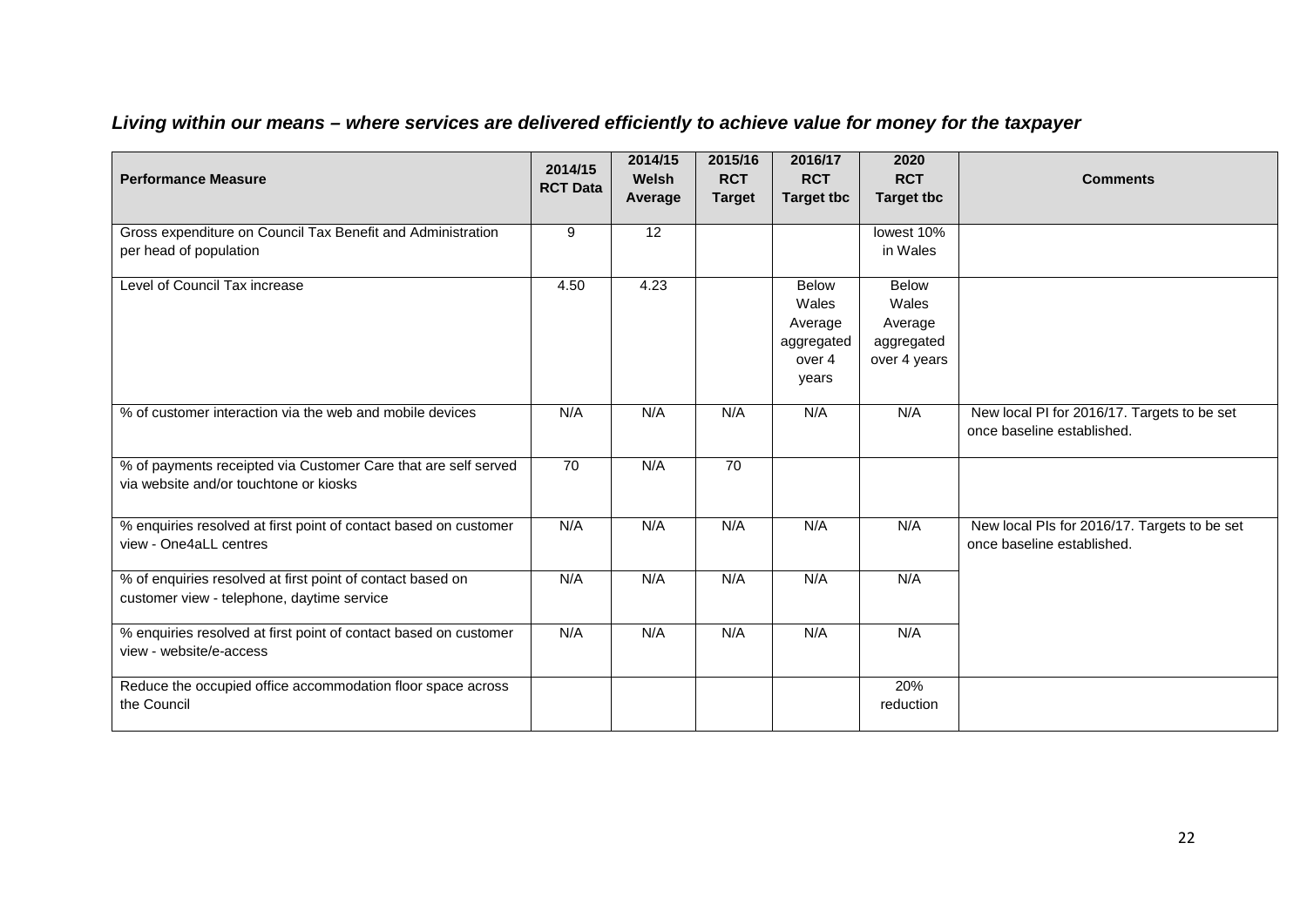# **APPENDIX A**

## **RHONDDA CYNON TAF COUNTY BOROUGH COUNCIL**

## **FINANCE & PERFORMANCE SCRUTINY COMMITTEE**

**Minutes** of the meeting of the Finance & Performance Scrutiny Committee held at the County Borough Council Offices, The Pavilions, Cambrian Park, Clydach Vale on Wednesday, 9<sup>th</sup> December, 2015 at 5 pm.

## **Present:**

County Borough Councillor M A Norris – in the Chair

## **County Borough Councillors**

(Mrs) J Bonetto G R Davies S Evans P Griffiths (Mrs) S J Jones G Smith (Mrs) J S Ward P Wasley E Webster C Willis R Yeo

## **In Attendance**

Mr R Hull – Chair of the Audit Committee County Borough Councillor J Watts – Vice Chair, Overview & Scrutiny Committee

## **Officers in Attendance**

Mr C Bradshaw – Chief Executive Mr P Griffiths – Service Director, Performance & Improvement Mr A Wilkins – Head of Legal, Corporate & Democratic Services Mrs A Edwards – Scrutiny Support Officer

## **37. APOLOGIES FOR ABSENCE**

Apologies for absence were received from County Borough Councillors S Bradwick, (Mrs) S Rees and R W Smith. An apology was also received from County Borough Councillor M Adams, Chairman of the Overview & Scrutiny **Committee** 

## **38. WELCOME**

The Chairman welcomed Alison Lewis of the Wales Audit Office to the meeting.

## **39. DECLARATIONS OF INTEREST**

In accordance with the Code of Conduct, there were no declarations of interests made, pertaining to the agenda.

## **40. MINUTES**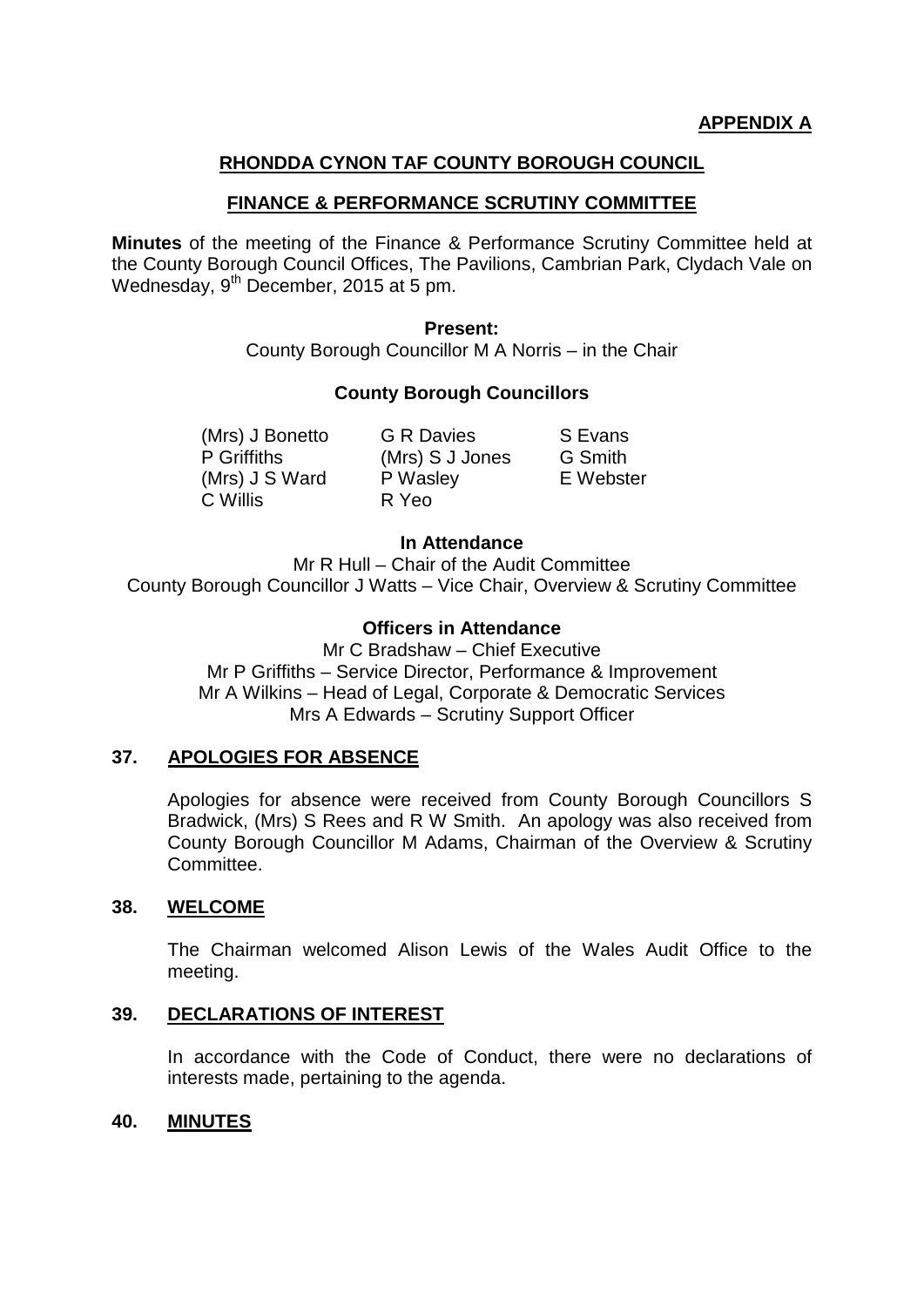**RESOLVED –** to approve as an accurate record the minutes of the meeting of the Finance and Performance Scrutiny Committee held on the 4<sup>th</sup> November 2015, subject to noting that Councillor G Davies and P Wasley were waiting feedback to local issues raised during the discussion in respect of the Council's Office Accommodation Strategy (Minute 33).

## **REPORT OF THE CHIEF EXECUTIVE IN DISCUSSION WITH THE LEADER OF THE COUNCIL**

## 41. **THE WAY AHEAD: THE COUNCIL'S DRAFT CORPORATE PLAN 2016- 2020 FOR CONSULTATION**

The Head of Legal, Corporate & Democratic Services introduced the report explaining that Cabinet had agreed to the request of the Overview & Scrutiny Committee that the preparation of the Corporate Plan should be subject to pre-scrutiny. As a result, the Finance & Performance Scrutiny Committee was being asked for its comments in relation to the draft Corporate Plan, prior to Cabinet proceeding to the public consultation phase.

The Chief Executive reported that on taking up his position he had met with his management team and Cabinet members to set out what the 'vision' for the authority should be. He explained that despite the economic challenges the Council is and will continue to be a significant business with many opportunities to further improve services and not just focus on managing decline as a result of reducing budgets. The Chief Executive provided context to the preparation of the draft plan and explained that he welcomed the assistance of scrutiny in challenging the principles that the plan is based upon and this feedback would be included in an up dated report to Cabinet on the Corporate Plan. In particular, he would value the views of the Committee in relation to the proposed vision and purpose of the Plan; the proposed principles, proposed priorities and the proposed measures to monitor the progress of these priorities.

The Chief Executive asked Members to form a view on the extent to which the proposed Vision and Purpose of the Plan is consistent with the proposed priorities and measures set.

A Member welcomed the positivity of the Chief Executive in his address. He also asked how the Council's Local Development Plan (LDP) fitted with the vision of the Corporate Plan.

The Chief Executive reported that the LDP is a land use document which will be due for a 'light touch' review shortly. He explained that this would provide an opportunity to challenge the land use in this document to determine whether changes are required to better reflect current needs such as housing and also the priorities in the Corporate Plan. The Chief Executive added that the introduction of the City Deal will also provide an opportunity to open up other sites for development.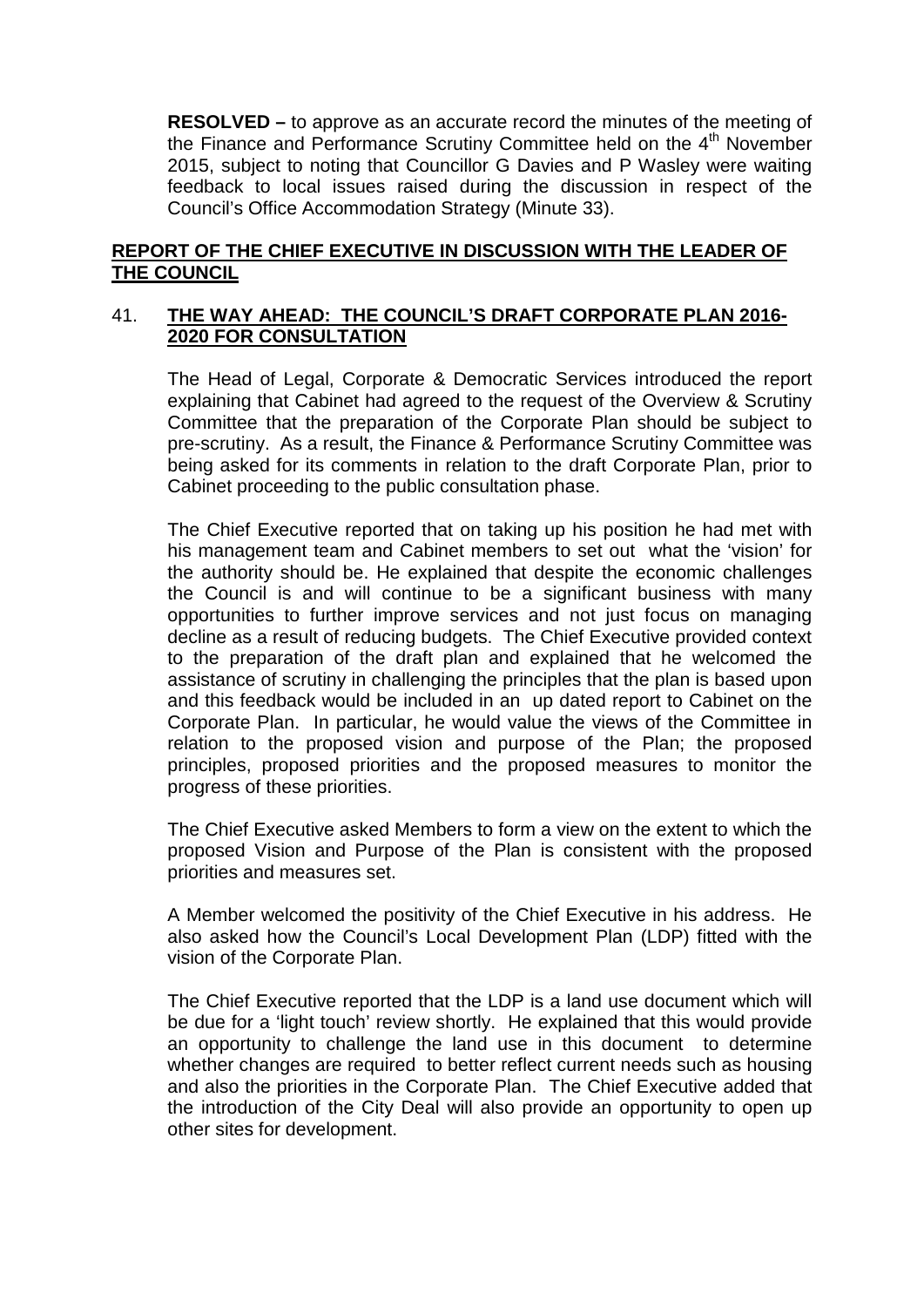A Member agreed that it was right for the plan to be ambitious but suggested that the message being conveyed was ambition for the Authority rather than the community; the ambition had to be for the community to prosper. He suggested that the purpose of the plan needed to be about creating a more sustainable community and rather than sustain and regenerate the economy.

A Member commented that the Council needed to get the message across to its residents that whilst the Council was there to provide help and support they also had to do things for themselves.

Another Member added that there was a need to understand how the Council's services and the role of the local authority will change over a period of time. He commented that there will be a need to look at services and offer different solutions and that the Council's role will be to provide sustainable, effective and efficient services involving community groups more. He suggested that the Corporate Plan would assist this transition.

A Member questioned how the Corporate Plan would fit into the Single Integrated Plan (SIP) and also pointed out that the SIP acknowledged the North/South socio economic divides and felt that addressing this issue should be incorporated into the Corporate Plan.

The Chief Executive explained that the North/South divide was a factor in the determination of the Community Infrastructure Levy rather than the SIP. The Chief Executive indicated that the principles within the Corporate Plan should apply across the County Borough and what the Council does should be consistent and done well regardless of area. He also suggested that it would be difficult to decide where the separation line would be drawn and pointed out that there was already a significant number of funding streams aimed at targeting deprivation; the key issue being to ensure that this resource is used well.

The Member responded that he felt that the issue should be acknowledged in the plan.

A Member pointed to the decline in manufacturing jobs within the area with the local economy now depending more on the service industries. She suggested that more needed to be done to encourage manufacturing back to the area.

The Chief Executive reported that whilst it was unlikely that the high volume low skilled manufacturing jobs would return he explained that the area has become a centre of excellence for many highly skilled manufacturing businesses, a number of which were supported by apprenticeship schemes in conjunction with Coleg y Cymoedd. The Chief Executive added that a Baseline Economic Analysis report had been prepared and was scheduled to be reported to Cabinet on  $15<sup>th</sup>$  December 2015.

A Member suggested that the Council is being hindered in its services to the public by too much regulation and bureaucracy.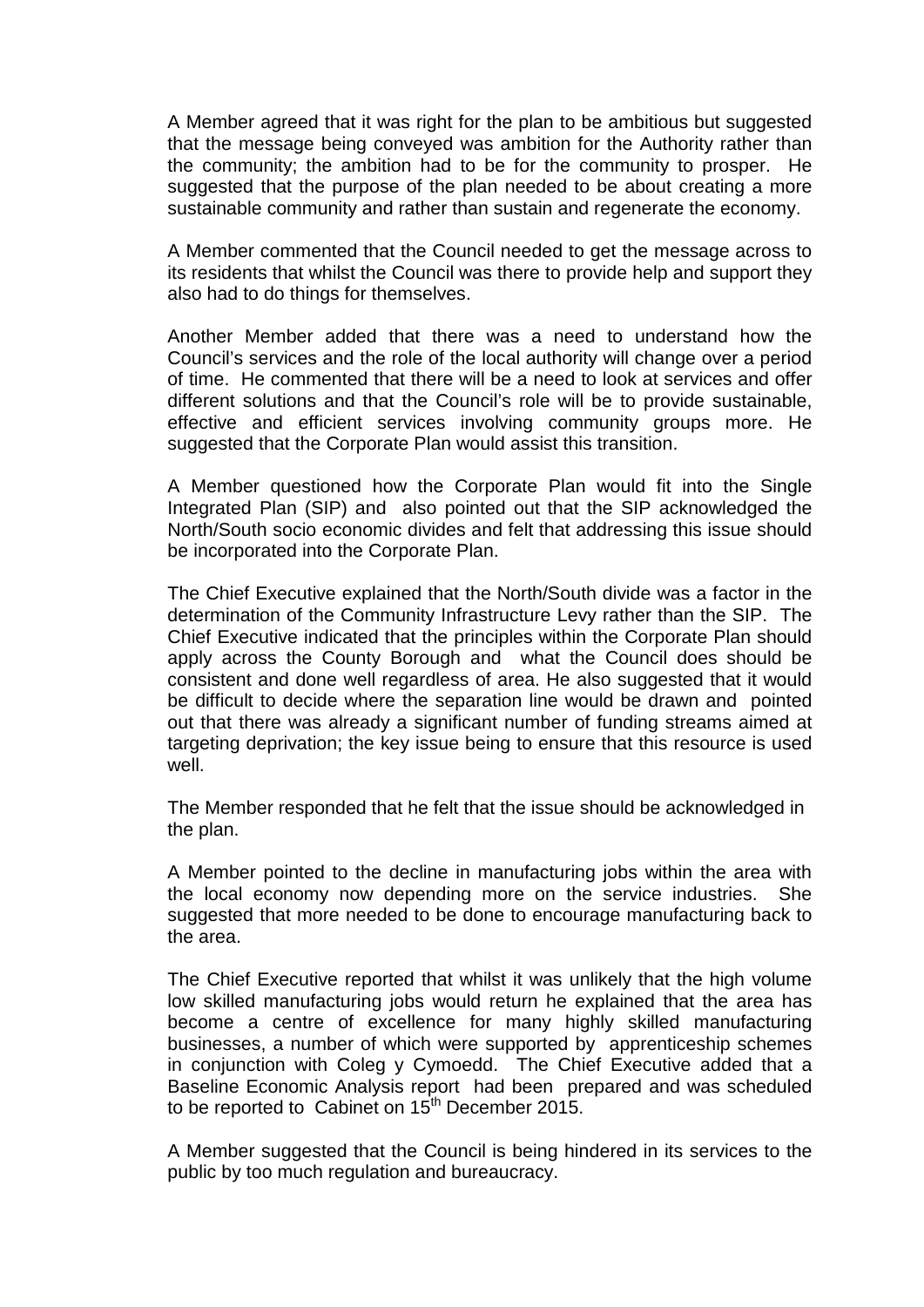The Chief Executive reported on the proposed principles of the draft Corporate Plan, namely:

- *"Provide essential services well"*
- *"Help people and communities to help themselves"*
- *"Building a sustainable County Borough"*
- *"Live within our means*"

He asked Members for their views on the extent to which these principles will help the Council deliver the proposed priorities set?

The Chairman suggested that the principles were such that no-one could really disagree with them.

A Member pointed out that the mindset of the public would need to change.

The Chief Executive also explained that the principles were in line with those of the Social Services and Wellbeing (Wales) Act.

A Member commented that whilst he had no issue with most of them, he pointed out the 'living within our means' was a legal necessity rather than a moral choice. He felt that it gave the wrong impression pointing out that there was a place for long term borrowing for the right reasons.

A Member pointed out that some community groups operate very well and cited an example in his area which was making a substantial contribution to the local economy.

The Chief Executive reported on the proposed priorities: People, Place and the Economy, and commented that he would be happy to change the order of the priorities and place Economy first if Members preferred. He asked for Members' views as to the extent to which the proposed priorities are informed by the Council's current performance and challenges, and needs of local communities.

A Member suggested that changes needed to be made in Education so that young people understood that they needed to take more responsibility for themselves.

Another Member agreed with these sentiments and pointed to work she had undertaken involving her local school through her Tourist Ambassador role. She spoke of the benefits of this for everyone and pointed out that by involving children when they are young they are then able to take over and run these community groups when they are older.

Members agreed with these sentiments and the Chairman commented that Education is the cornerstone of everything.

The Chief Executive reported that a range of indicators are proposed to be used to measure progress against the priorities of the Corporate Plan and he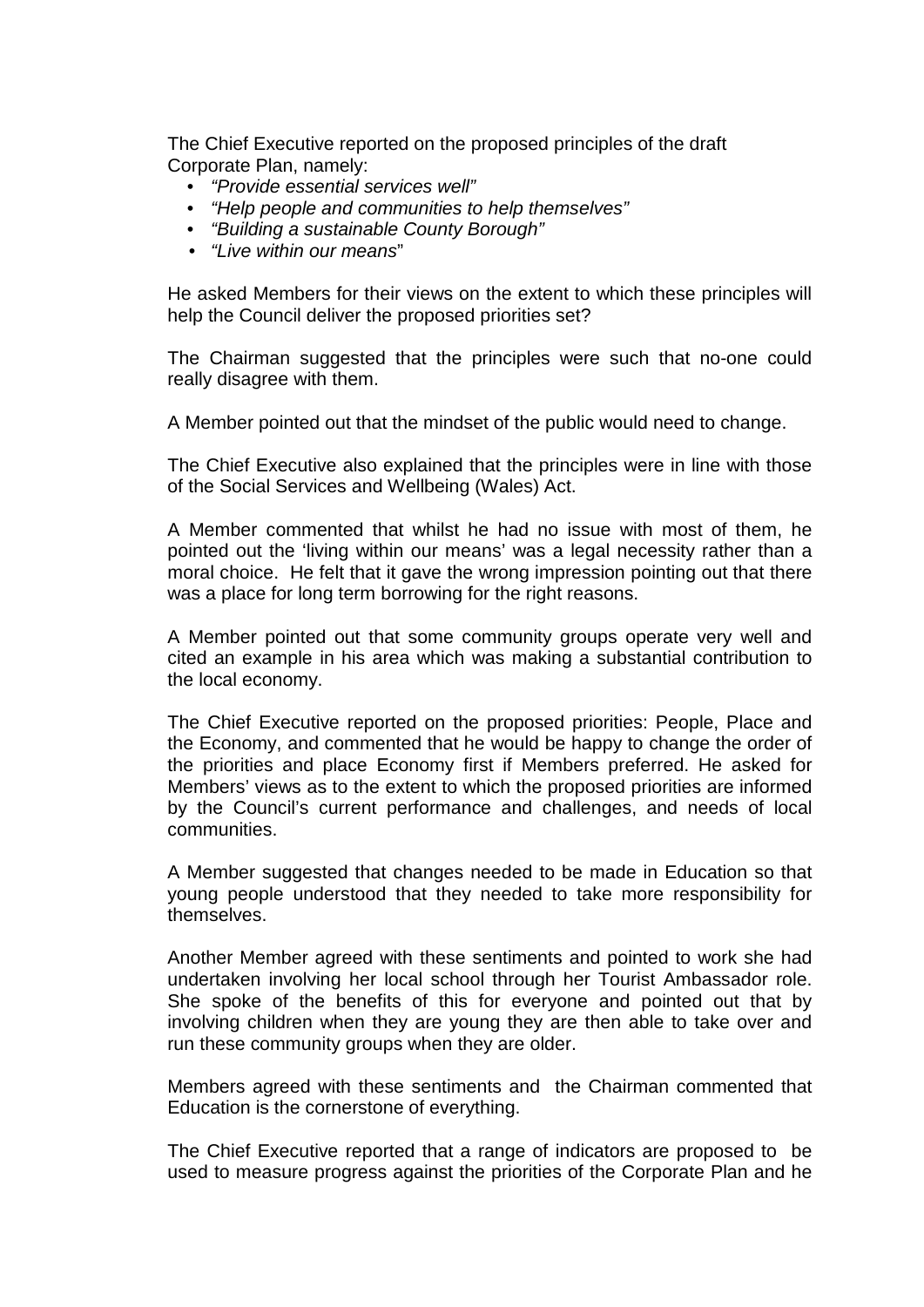set out his ambition for the next four years which in summary was where performance is currently better than the Welsh average, that this position be maintained or be top quartile through to 2020 and where performance is currently worse than the Welsh average, to achieve Welsh average or better by 2020. The Chief Executive added that the aim is in four years time for services in priority areas to be delivering above welsh average performance or be amongst the best in Wales.

Members were asked for their thoughts in relation to the extent to which the measures of success will provide a meaningful picture of the progress the Council is making against its proposed priorities and whether they were ambitious or not.

A Member referred to the performance measures sitting under Place – 'Creating neighbourhoods where people are proud to live and work' and pointed out that cycle tracks were not mentioned. He felt that they should be included especially as it linked to the health and wellbeing agenda.

The Chief Executive responded by explaining that he would need to investigate whether suitable information in relation to cycle tracks is collected and whilst important, the consultation would test whether it represented one of the highest priorities for the County Borough.

A Member pointed out that there are already a large number of performance indicators in use and questioned whether the Corporate Plan suite of indicators would sit on top of current indicators or whether there would be a rationalisation of indicators.

The Chief Executive explained that as part of the Council reviewing its performance management arrangements, the intention is to create a smaller and more meaningful suite of indicators, supplemented by other qualitative information. The Chief Executive added that the outcome of this work would aim to enable Members and stakeholders to more clearly understand and scrutinise the performance of Council services and gauge the extent of progress / impact being made.

A Member commented that throughout the report mention was given to the grass roots of the community and he asked whether the Chief Executive could foresee a position where community councils could be of more benefit to the Authority in areas such as local grounds maintenance.

The Chief Executive agreed that there could be some opportunities, for example, in relation to community centres, and the views of community councils as a consultee in the production of the Corporate Plan would be welcome.

Another Member pointed out that the level of precept of community councils was small and this restricted what they were able to do. A Member also pointed out that there were no community councils in the Rhondda area should a move to more community council involvement be pursued.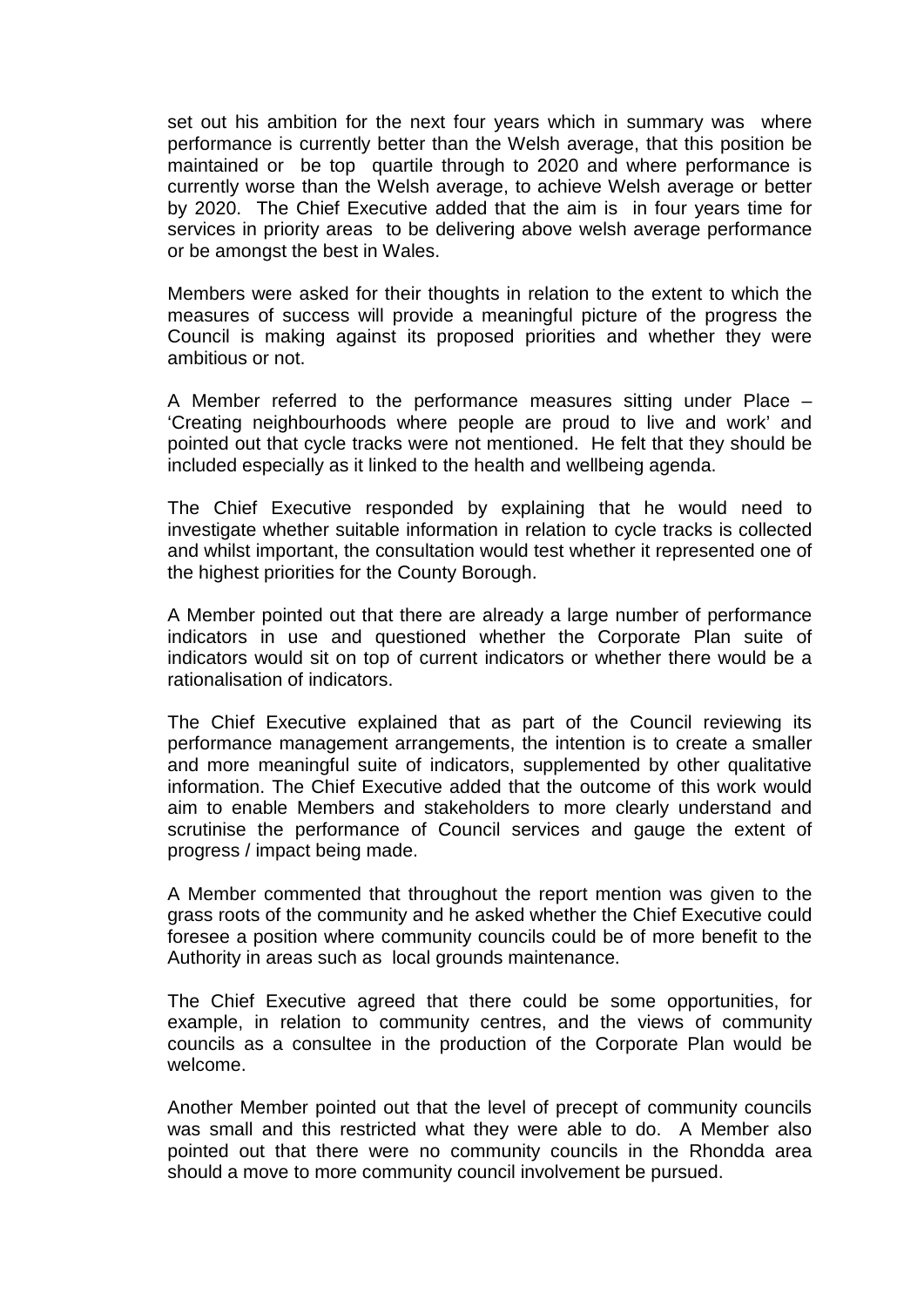A Member also cautioned against placing too much of a burden on the voluntary sector.

In conclusion, Members were asked for their thoughts in relation to endorsing the draft plan; or endorsing in principle or in part subject to the comments made; or whether they did not support the draft plan and wished to make alternative recommendations.

A Member commented that the draft plan was rightly a positive document; however, he suggested that there needed to be an acknowledgement that life is going to get harder in view of the likely on-going reductions in funding. He pointed out that even if the Council does everything well, services will need to change and people's expectations of what the Council can provide will need to be managed.

The Chief Executive explained that this was linked to the principle of 'Living within our means' and whilst the report is a positive report it focuses on providing essential services well. The Chief Executive added that there is a need to emphasise that the Council cannot do everything.

A Member pointed out that the earlier suggestion of removing the 'Living within our means' principle in some ways worked against this message.

In conclusion, the Chief Executive reported that following the consultation period, it was his intention to report the draft Corporate Plan to Council alongside the 2016/17 budget proposals in March 2016 for consideration and if deemed appropriate, approval.

Following discussion it was **RESOLVED**:

- (i) to agree the principles of the draft Plan subject to suggested amendments;
- (ii) that further pre-scrutiny is undertaken at the appropriate stage in relation to the detailed action plans for each priority.

## **REPORT OF THE GROUP DIRECTOR, CORPORATE & FRONTLINE SERVICES**

## **42. COUNCIL'S PERFORMANCE – QUARTER 2 (30TH SEPTEMBER 2015)**

With the aid of PowerPoint presentation slides, the Service Director, Performance and Improvement provided Members with details of the Council's performance for the period 1 April 2015 –  $30<sup>th</sup>$  September 2015 in relation to the Revenue and Capital Budgets, Treasury and Prudential Indicators, WPI Action Plans and Performance Indicator information. In particular he drew Members' attention to the projected full year revenue budget under spend of £2.352M and explained that this was in the main due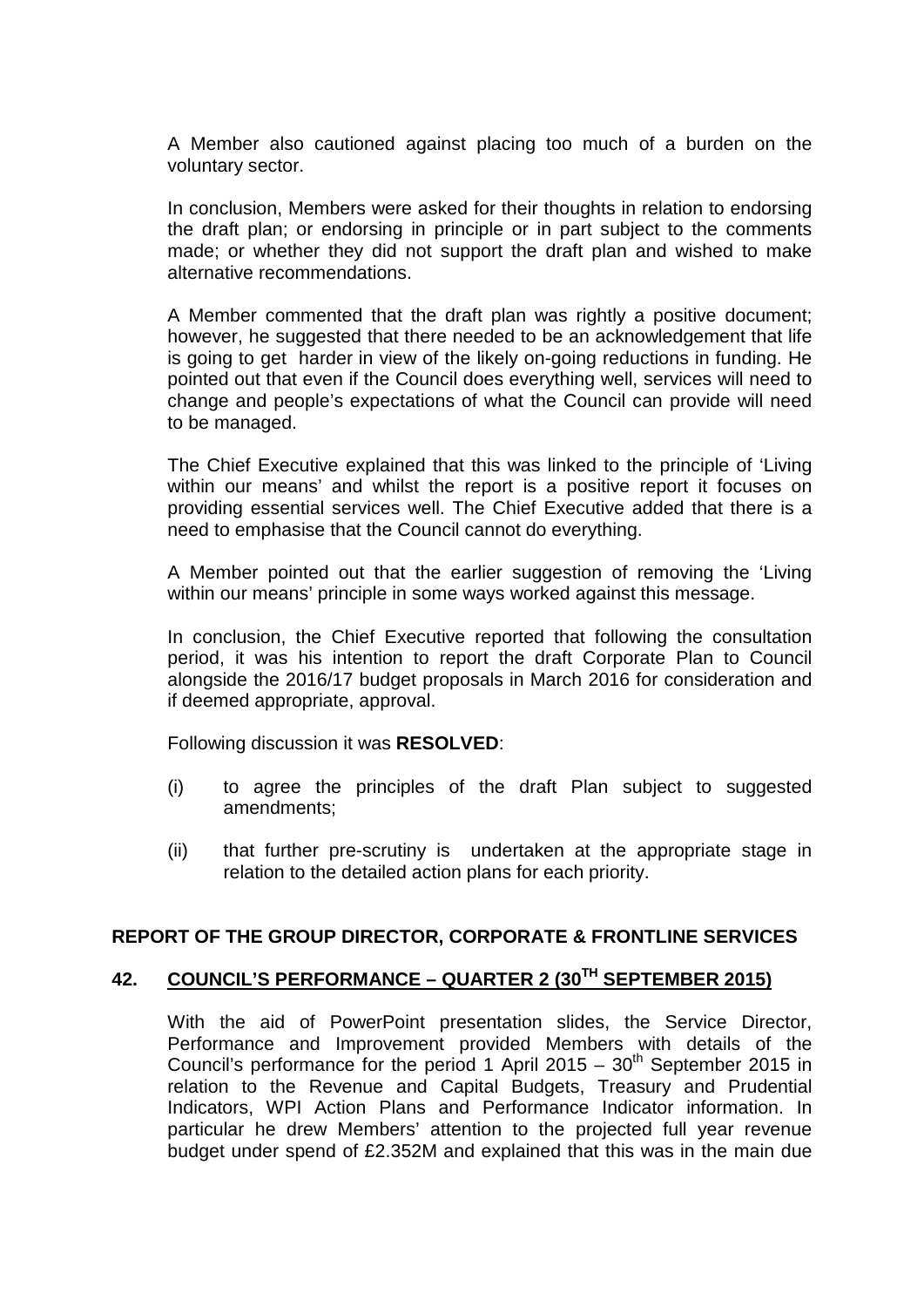to preventative strategies that are resulting in cost savings within Adult Locality Services and Short Term Intervention Services.

A Member questioned the over spend in relation to Special Educational Needs and asked whether there were plans in place to reduce this.

The Chief Executive explained that in part this over spend was attributable to the costs involved when parents take the Council to tribunal and it was not uncommon for a tribunal to find in favour of the parents in the majority of cases. The Chief Executive added that it is the Council's aim, as far as is reasonable, to work with parents to avoid such scenarios occurring.

A Member referred to the revenue budget under spend in relation to the Catering service and questioned how any loss or saving was apportioned between schools and the local authority.

The Chief Executive explained that there was a profit sharing scheme in place for secondary schools to, amongst other things, encourage buy-in to the service. With regard to primary schools he explained that no scheme is in place for this sector; profits or losses being the responsibility of the Council. Members considered operational performance in relation to the WPI Action Plans.

In relation to Public Health & Protection, a Member asked for further information to be provided in respect of the Homestep Plus scheme which was not on target.

The Service Director, Performance and Improvement reported that he would request this information and provide it directly to the Councillor. He also informed Members that in relation to Estyn School Inspection results an up date would be reported to the Children & Young People Scrutiny Committee in the New Year.

A Member referred to the Council's poor performance in relation to Delayed Transfers of Care which was the worst in Wales for 2014/15. He noted that whilst the figures were still high there was some improvement.

The Service Director, Performance & Improvement reported that this was an area of work being considered by the Health & Wellbeing Scrutiny Committee through their work in relation to Supporting People at Home.

Having discussed the WPI performance exceptions, the Chairman assured Members that areas of underperformance would either be monitored by the Finance & Performance Scrutiny Committee or referred to one of the other designated Scrutiny Committees.

A Member referred to the Tackling Poverty Advisory Group and Strategy and hoped that a review of Community First would be carried out. The Chairman explained that whilst he accepted his concerns he pointed out that the funding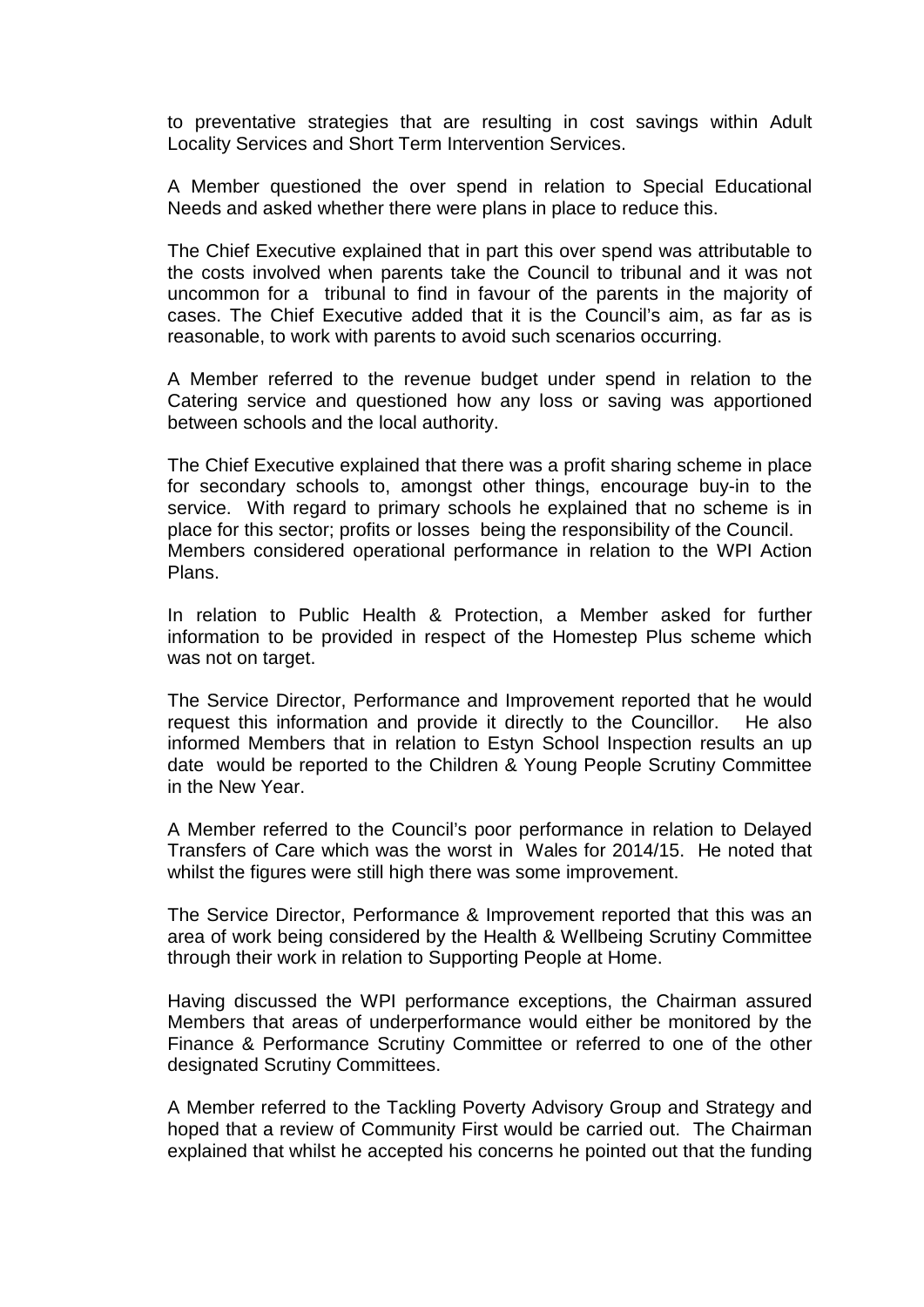for deprived areas was determined by Welsh Government criteria over which the Council had no control.

A Member referred to the performance pie charts and in particular the number of targets not being met within the remit of the Children & Young People Scrutiny Committee.

In relation to the Education & Lifelong Learning targets, the Chief Executive explained that targets could be set to represent a lower level of ambition with the likelihood that these then be categorised as 'green' within the pie chart. The Chief Executive added that it was important to set ambitious targets to drive improvement and support services to achieve them, but to also have regard to the overall direction of travel of performance to accurately gauge the extent of progress Council services are making.

The Chairman also pointed out that the Committee would be reviewing target setting as part of its work in the New Year.

With regard to the Library Service, the Chief Executive explained that there is a need to reconsider some of the performance indicators following service changes to ensure a meaningful and full picture of performance is reported. The Chief Executive provided examples in terms of the Library Service: 'the % of library material requests supplied with 7 and 15 days' where due to the mobile library service being resourced to deliver a 2 weekly rota to local communities, requests made by users via this means will not hit the aforementioned targets. The Chief Executive added that within this context it was more important the Council continues to provide a valuable service to local communities particularly where residents cannot or cannot always visit a static library.

A Member referred to the rise in the number of fixed term school exclusions.

The Chief Executive informed Members that officers are supporting schools to improve the current levels of performance and as part of this adopt a more restorative approach. The Chief Executive added that the ultimate decision rests with the Headteacher of each school and highlighted that periods of exclusion were usually quite short but nonetheless there were too many.

A Member referred to the Contact Centre Service and the average queue time which was still below target. He appreciated that there were staff shortages but hoped that the situation would have improved.

The Service Director for Performance & Improvement suggested that the Committee should pay particular attention to this at quarter 3.

With regard to Children's Services, a Member referred to the performance indicators in relation to those children looked after who were not allocated to a social worker. The Member added that he was aware of some of the issues as to why this indicator was not being met in certain cases and suggested that if this indicator is not meaningful to manage service delivery then the Council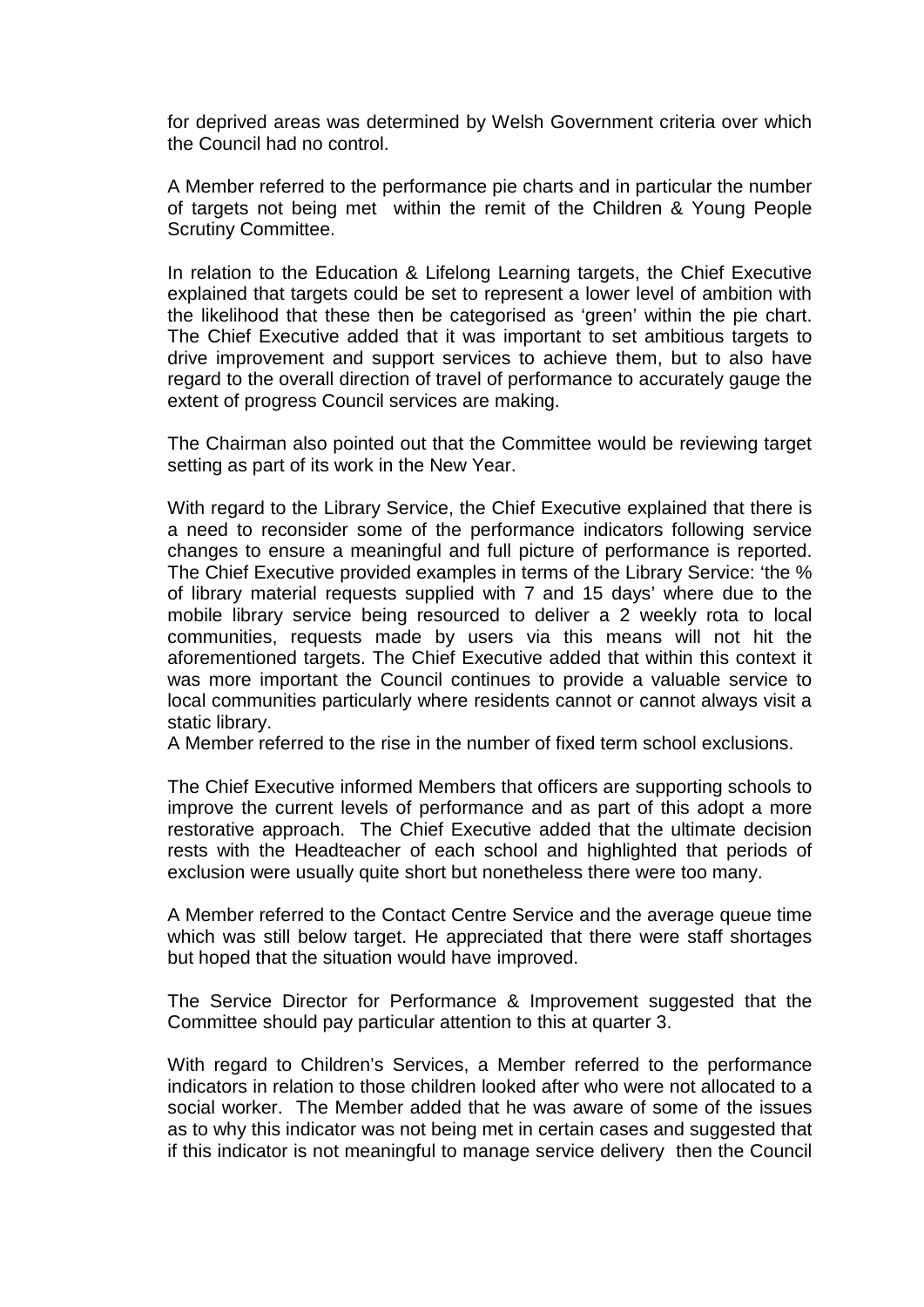should review whether or not it should remain part of the suite of performance indicators collected and reported.

The Committee was informed that a report in relation to this area was being prepared for the Children & Young People Scrutiny Committee for more in depth consideration.

Having considered all the information the Chairman asked whether the Committee wished to take any areas forward for further scrutiny.

Following discussion it was agreed that a referral be made to the Children & Young People Scrutiny Committee to consider the issues in relation to the increase in fixed term exclusions.

The Chief Executive agreed that it would be prudent to look at this work and informed Members that the Welsh Government had recently published exclusion data.

In conclusion the Service Director, Performance & Improvement reminded Members of the key performance exceptions that had been highlighted as part of the quarter 1 reporting process and confirmed that the outcomes of the referrals to the themed scrutiny committees will be reported back to the Finance & Performance Scrutiny Committee.

Following discussion it was **RESOLVED**:

- (i) to refer the rise in fixed term school exclusions to the Children & Young People Scrutiny Committee for review; and
- (ii) that the Finance & Performance Scrutiny Committee be provided with progress in relation to those issues referred to other scrutiny committees as a result of the quarterly reporting process.

M A Norris Chairman

The meeting closed at 6.55 pm.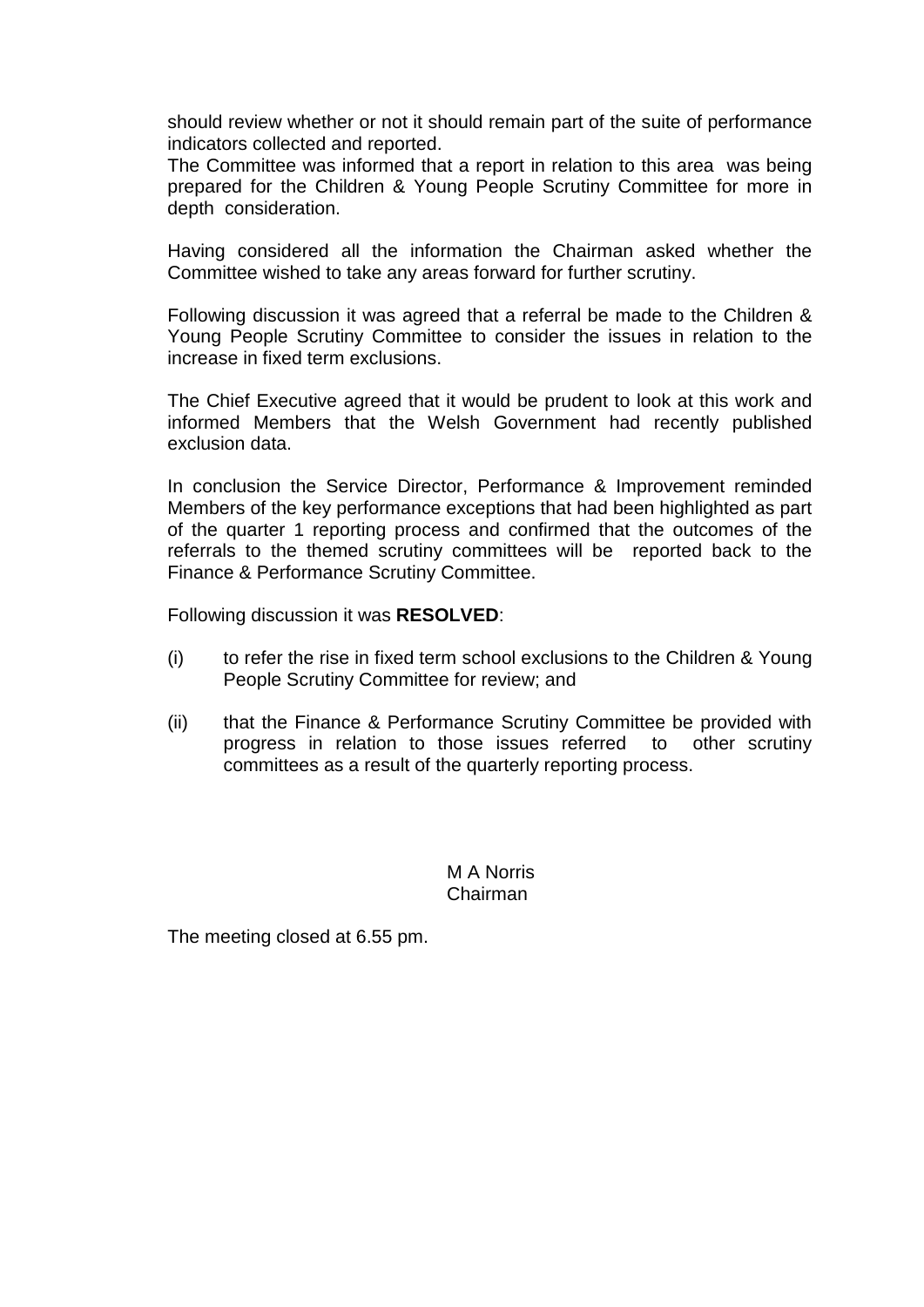Council - 24 February, 2016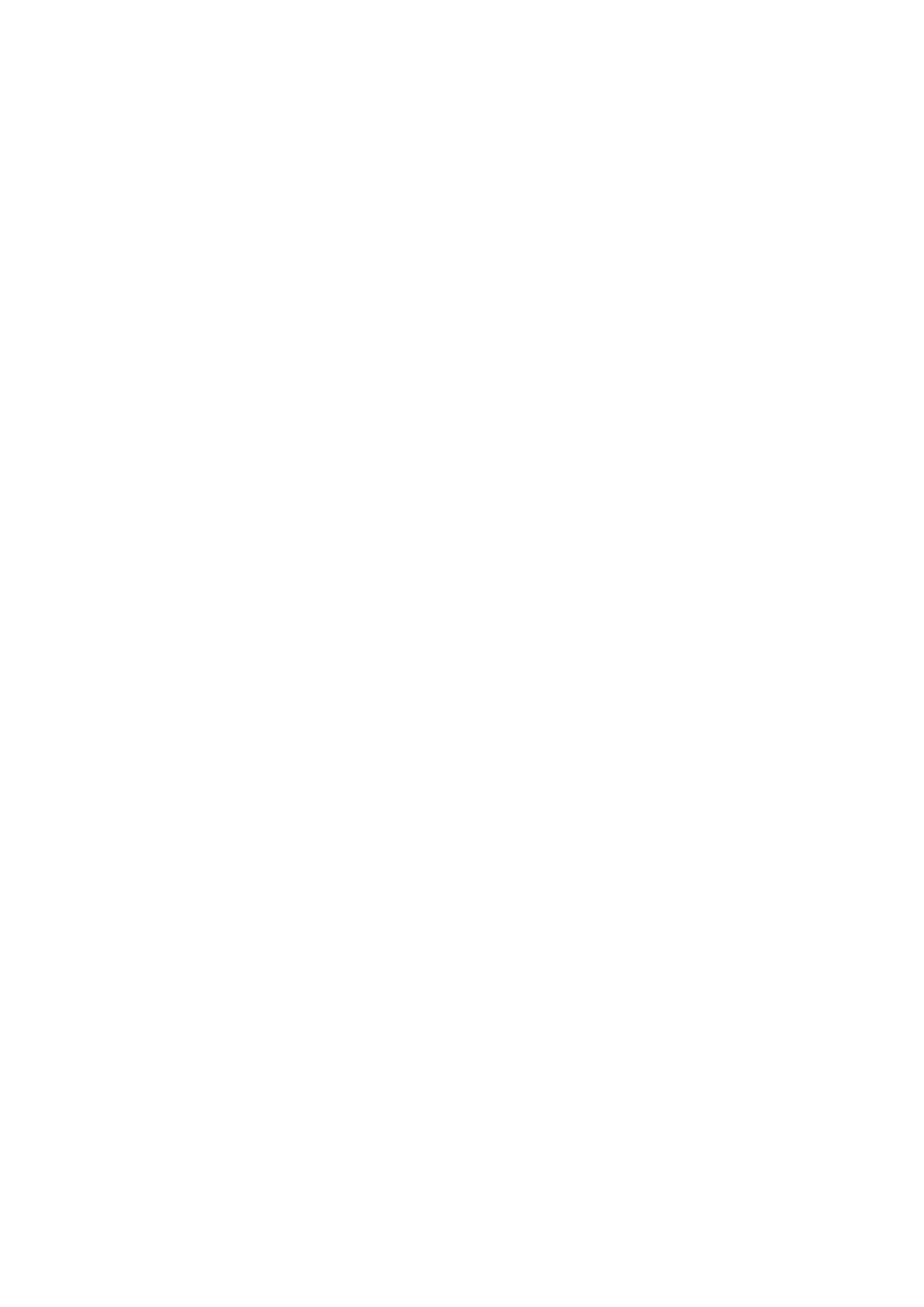# **APPENDIX B**

# **The Council's Corporate Plan 2016-2020 – Consultation**

# **1. Methodology**

- The online Budget Simulator used for the Budget Consultation 2016/17 was used to gather views, with an online questionnaire on the Corporate Plan linked to the simulator.
- The Council's budget consultation ran from  $16<sup>th</sup>$  December 2015 to  $18<sup>th</sup>$ January 2016.
- 213 responses were received with submitted budgets in the simulator, with 93 people answering at least 1 of the corporate plan questions.

## **2. Vision**

## The Council's Vision – What do we want Rhondda Cynon Taf to be

The Corporate Plan contains a 'Vision'. This is one sentence that describes what the Council wants Rhondda Cynon Taf to be, which is "a County Borough that has high aspirations, is confident and promotes opportunity for all".

| Do you think the Vision is the right for<br><b>Rhondda Cynon Taf? %</b> |      |  |
|-------------------------------------------------------------------------|------|--|
| N٥                                                                      | 29.5 |  |
| res                                                                     | 70.5 |  |

- **70.5% of respondents thought the vision was the right one.**
- The following are a selection of comments received on the vision (All comments are found in the Appendix );

## Agree with the Vision

*"The vision is right as long as the plan can evidence how it will achieve this, with quantiative information"* 

*"Seems a very clear simple plan that will deliver for the residents of RCT"* 

*"The vision keeps the situation on a positive note. Instead of dwelling on the reductions we are making now, we should look to the improvements and opportunities we will have when things improve in the coming years."*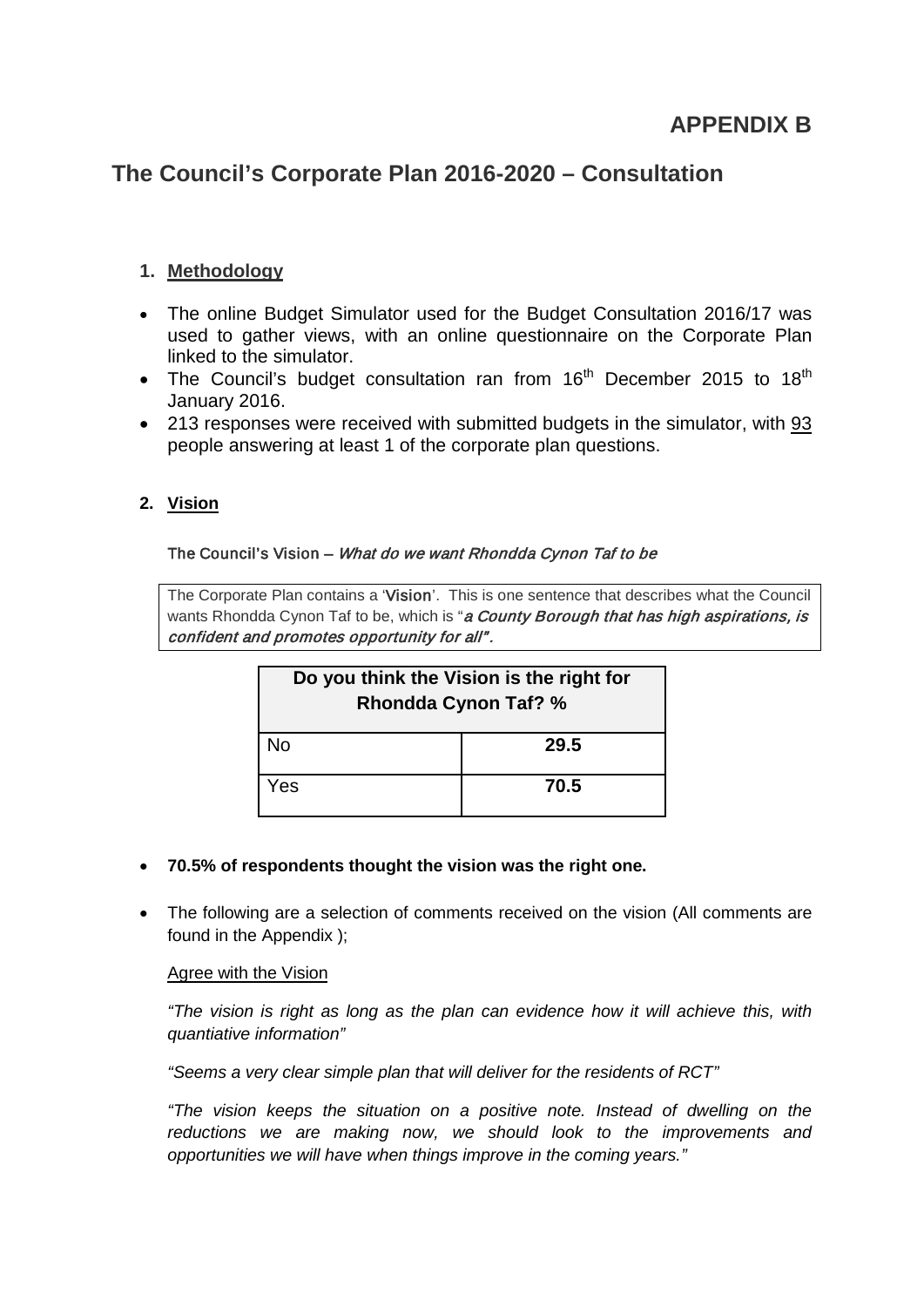### *"Yes I support this"*

*"This comprehensive and inclusive vision is appropriate and should reflect the diverse socio-economic nature of RCT as a unitary authority."* 

### Disagree/Negative Comment

*"Just as vague as promising 'Truth, Freedom and Justice' - words which are not easy to quantify and provide solid evidence of positive outcome"* 

*"Sounds like a statement written by a marketing person, and says nothing of any value or consequence. Simply 'Jargon speak'."* 

### Difficult in the current economic climate

*"Whilst I see RCTs as a good statement the current economic climate will of necessity mean that essentials have to be provided rather than desirable services. To that end there is bound to be an element of compromise."*

*"Sadly there are not opportunities for all within RCT due to budget cuts from central government. I think there are high aspirations within RCT but the opportunities for all simply isn't true and could get ridiculed."*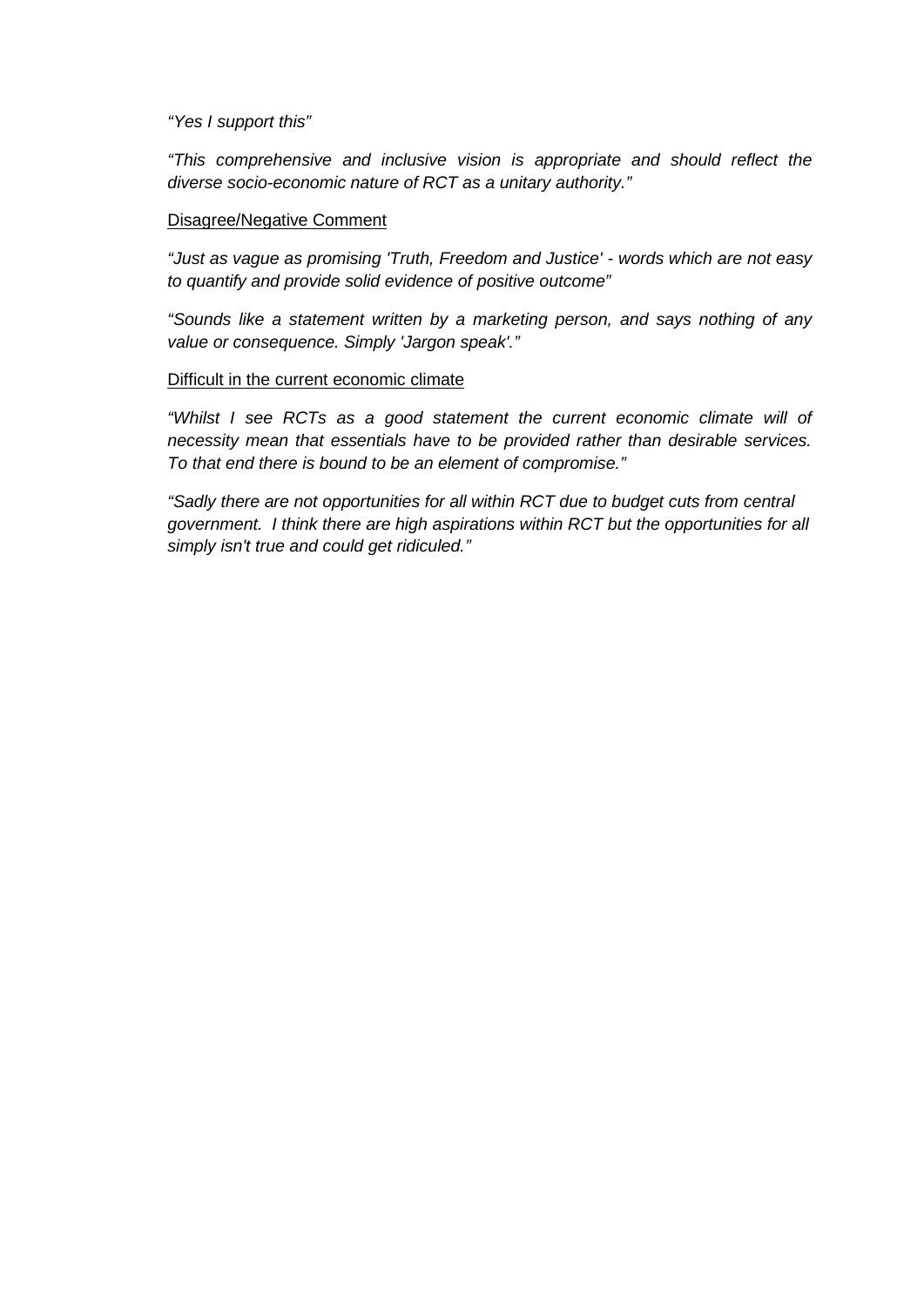## **3. Priorities**

### The Council's Priorities - How we will prioritise what needs to be done

The Corporate Plan also sets out what the Vision means for people in three Priorities. These priorities have been put together from information that residents have already told us about their needs and will help to focus on what needs to be done first.

Economy - Building a strong economy

People - Promoting independence and positive lives for everyone

Place - Creating neighbourhoods where people are proud to live and work

| Do you think that these Priorities are right<br>for Rhondda Cynon Taf? % |      |  |  |
|--------------------------------------------------------------------------|------|--|--|
| N٥                                                                       | 13.6 |  |  |
| Yes                                                                      | 86.4 |  |  |

### • **The vast majority agreed with the priorities (86.4%)**

• Some of the comments received can be summarised under the following headings;

### **Agreement**

### *"Think so yes"*

*"This is fair but needs to be endorsed by funding, valuing and sustaining each of the priorities. RCT must lobby the WG to support these priorities by creating employment opportunities, policing, health, education etc....... The people of RCT will give RCT's vision and priorities their full blessing if this translates into action"* 

*"This would be great and again as long as it is promoted across the board and not just for Taf and Cynon."*

### **Education**

*"We need strong generations rising up from education, people with aspirations, not people who will drain us."*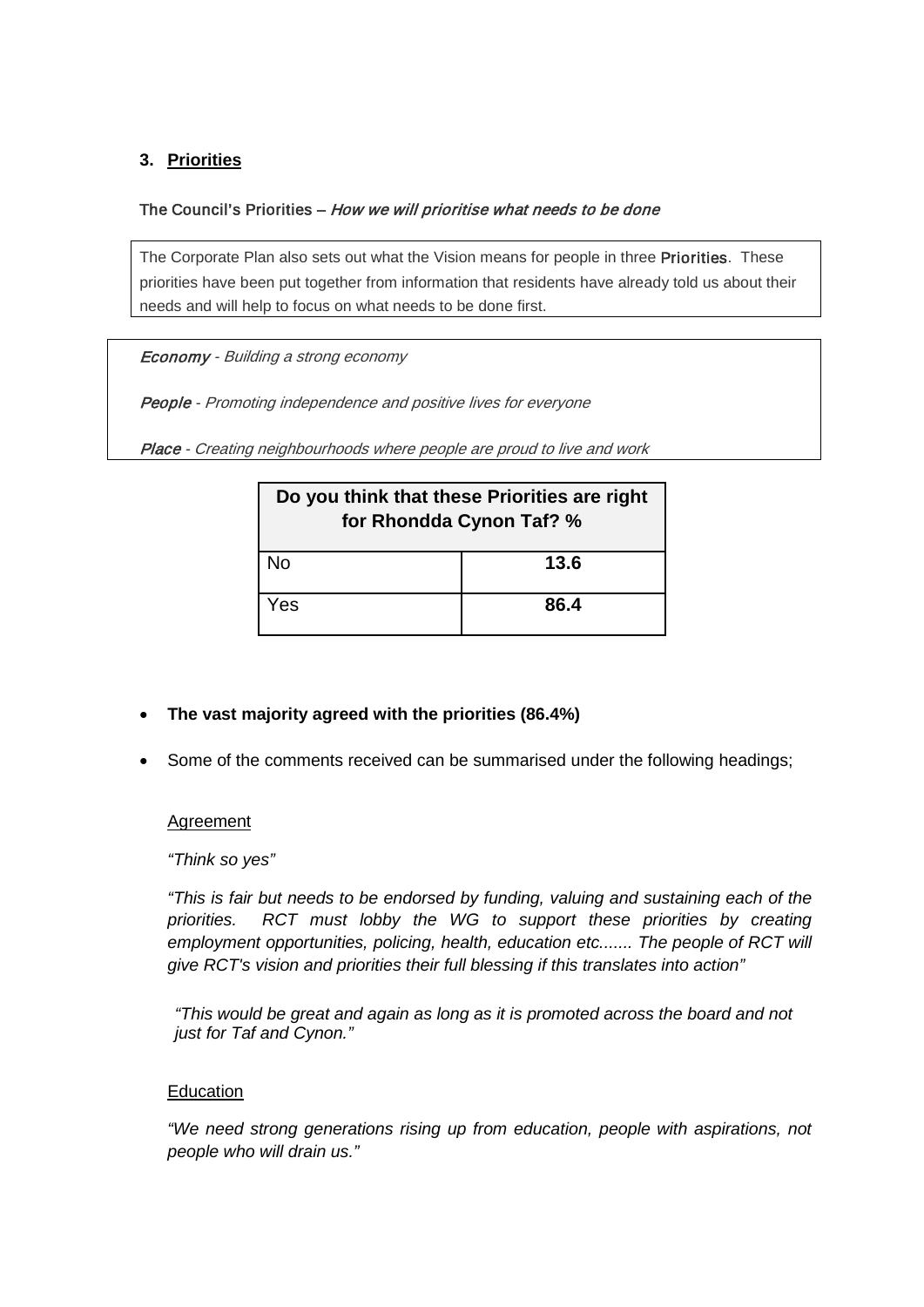*"So long as a positive focus on education is included within this as well, in that educational opportunities should be made available to all and seen in a positive light. All education, access to libraries, museums, and cultural experiences should be valued and promoted. Posters talking about the negative effect of non-attendance send out the wrong message and smack of big brother and the nanny state watching you...*

*You can't build an economy where over half the people in the Rhondda are unable to read and write how is the economy going to grow when the lack of education in rct is so poor that people are unable to work because they haven't got an education and there are no facilities available for them to get an education"* 

### Economy

*"Promoting a strong economy is key."* 

*"You can't build an economy without investment in the infrastructure and the links with business and the workforce."* 

*"A strong economy should be the main priority."* 

*"You don't have enough levers to affect the economy. You need to focus on people and places same as above".*

### Voluntary/3rd Sector

*"Greater outsourcing of core services to the third sector, particularly in community care will realise further savings across the sector"*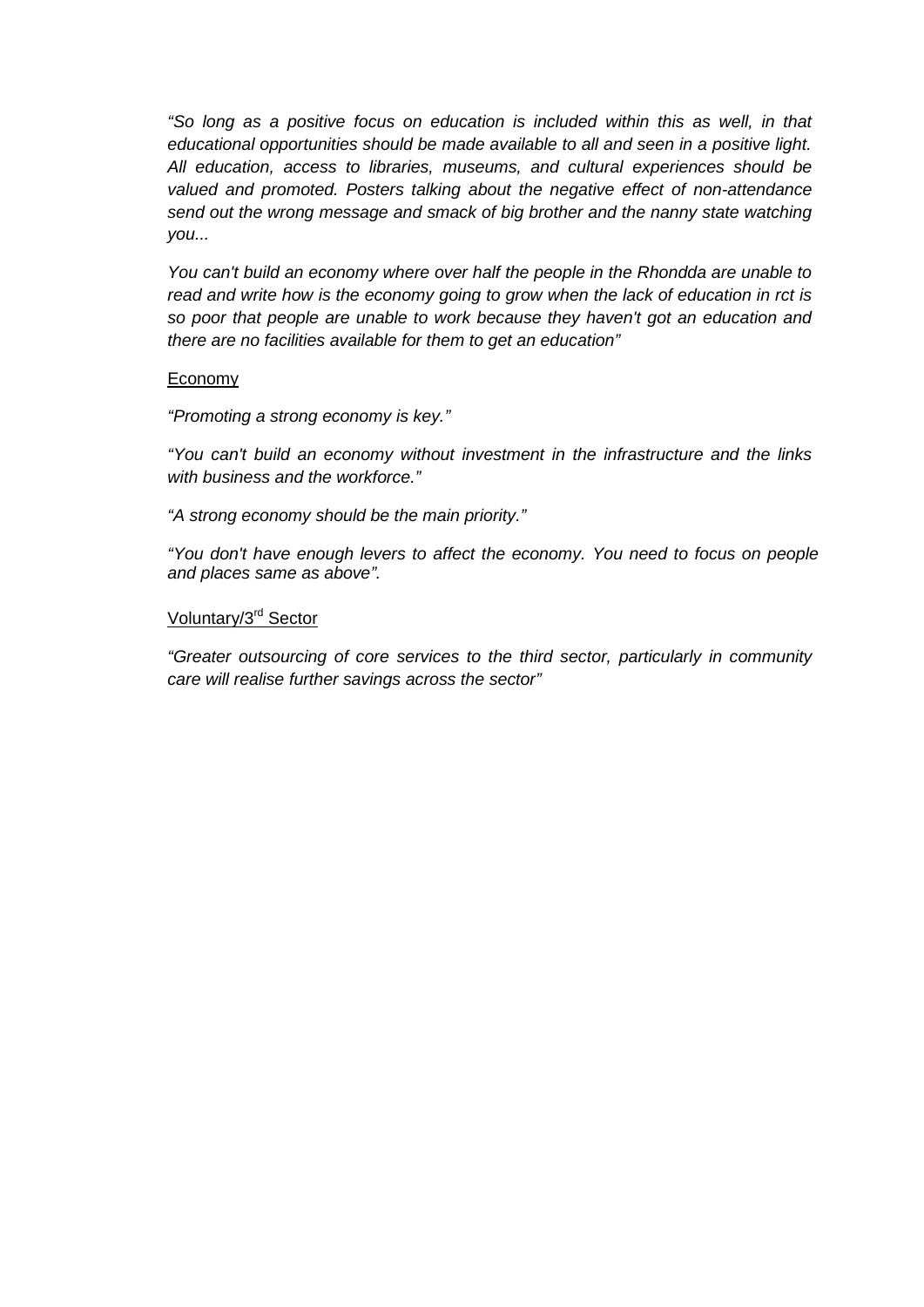## 4. **The Way Forward –** *What we will do*

To deliver these priorities the Council has to take advantage of opportunities as well as tackle the difficulties it faces. The plan sets out in more detail a **Way Forward**, as set out below.

- 1. Redesigned local services integrated and efficient by joining with other public sector organisations where we can i.e. WG, Health, Police and Third sector and target the areas of greatest need;
- 2. More involved and resilient communities greater community participation, engagement and involvement through the RCT Together Community Participation Programme;
- 3. Health and Social Care services will be personalised and integrated, with more people supported to live longer in their own homes – working with health, housing and other partners to improve the experience of those using health and social care services;
- 4. Rhondda Cynon Taf's schools will be amongst the best in the country, with all children achieving the best they can;
- 5. Make sure that children and young people get a great start in life by helping families and keeping children and young people safe
- 6. Make sure there is a broad offer of skills and employment programmes in place for all ages - by using European Social Fund monies where we can.
- 7. Rhondda Cynon Taf's local environment will be clean and attractive, with wellmaintained roads and pavements, flowing traffic, increased recycling and less waste sent to landfill – with further investment in highways and pavements;
- 8. Rhondda Cynon Taf's parks and green spaces will continue to be valued by residents by ensuring they are well maintained and looked after;
- 9. Rhondda Cynon Taf will be amongst the safest places in Wales, with high levels of community cohesion, and residents feeling safe – with effective working between the Council and the Police further reducing crime rates;
- 10. Residents will see a responsible approach to regeneration, with new homes being built and job opportunities created – this approach will include investments in town centres and the commercial infrastructure such as Treforest Industrial Estate;
- 11. Make it easier and quicker for residents to contact and do business with the majority of Council services.
- 12. Provide the residents of Rhondda Cynon Taf with the assurance that the Council is doing everything it can to keep Council Tax increases among the lowest in Wales. Reducing our office space for work that is not directly affecting residents and investing in IT so staff are able to work in places nearer to residents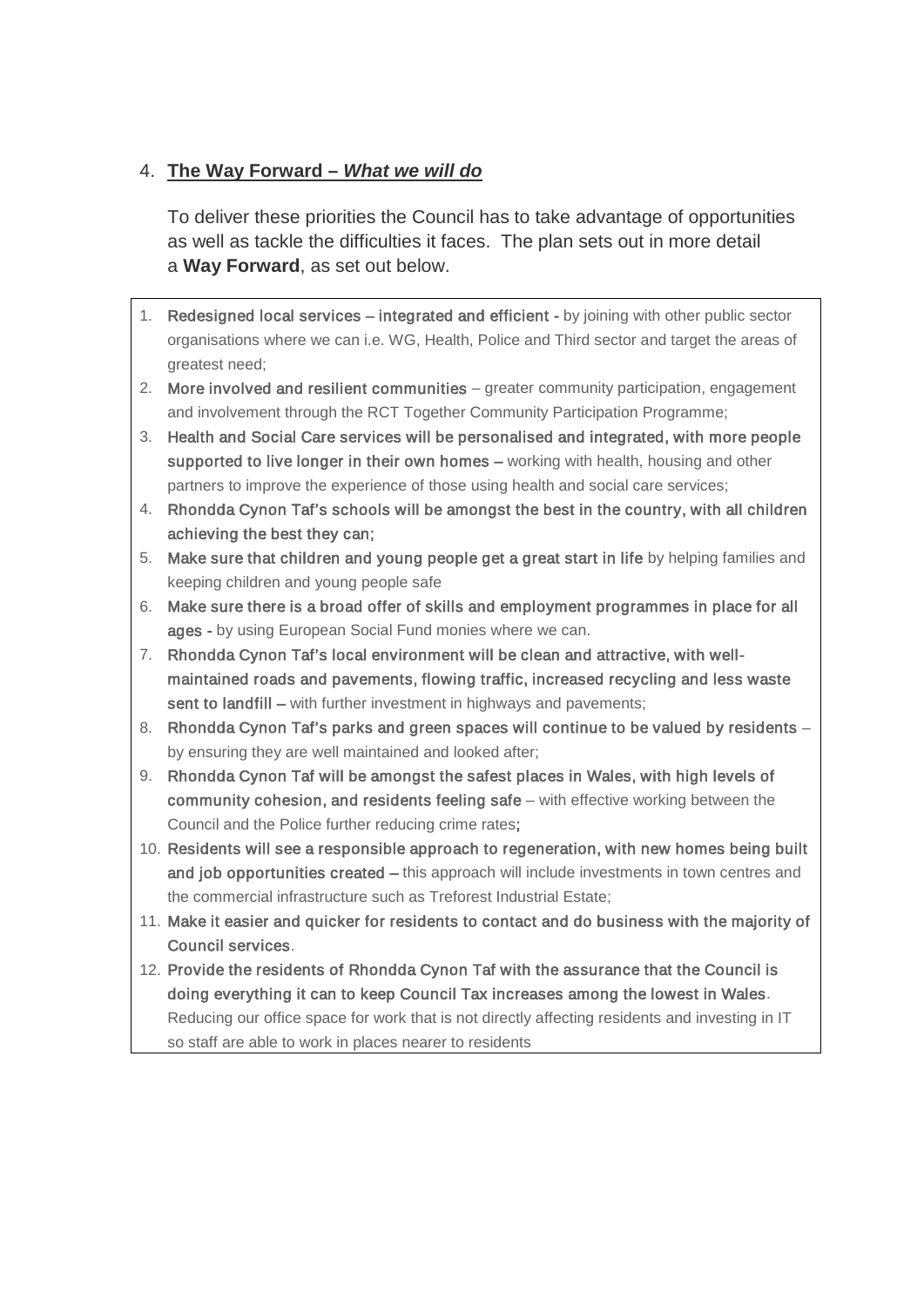| Does this Way Forward address the<br>opportunities and difficulties you see in<br><b>Rhondda Cynon Taf? %</b> |      |  |
|---------------------------------------------------------------------------------------------------------------|------|--|
| No                                                                                                            | 15.7 |  |
| Yes                                                                                                           | 84.3 |  |

### • **84.3% of respondents agree that the way forward proposed will address the opportunities and difficulties.**

• **Opportunities** 

*"Support these 12 points but RCT need to make these happen now"* 

*"Would like to see closer working with the 3rd sector. Conversations need to be had about duplication of work that front line services are providing that are similar to the 3rd sector provision. For example the housing advice centre and possibly shelter or CAB. The welfare rights service the council provides and the one for all etc"* 

*"Local economy and local employment could be boosted by enhanced assistance given to businesses to enable them to procure contracts from local authorities"* 

*"More work is needed with other public sector organisations (neighbouring Councils, Police, Fire, etc) to centralise some support service functions e.g. payroll"* 

*"Progress the inevitable merger with Merthyr and Bridgend as soon as practicable to explore any potential savings and service improvements/benefits"* 

*"Recycling is very positive in RCT."* 

*"The majority of services should be offered 'on-line' so customers can use them 24 hrs a day"* 

### **Difficulties**

*"This is not ambitious enough, why should schools only be the best in the country? Why cannot they be the best in the UK? Why can they not be the best in Europe? This comment is equally applicable to many other of The Council's aspirations. The Council's approach to its tasks is simply not good enough"* 

*"While they are all good aims, many of them seem unrealistic given the extent of the cuts faced."*

*"There is poverty and it is not addressed. The highest poverty is within the middle class working home. Yet you choose to help the people on Benefits and penalise those that choose to work"*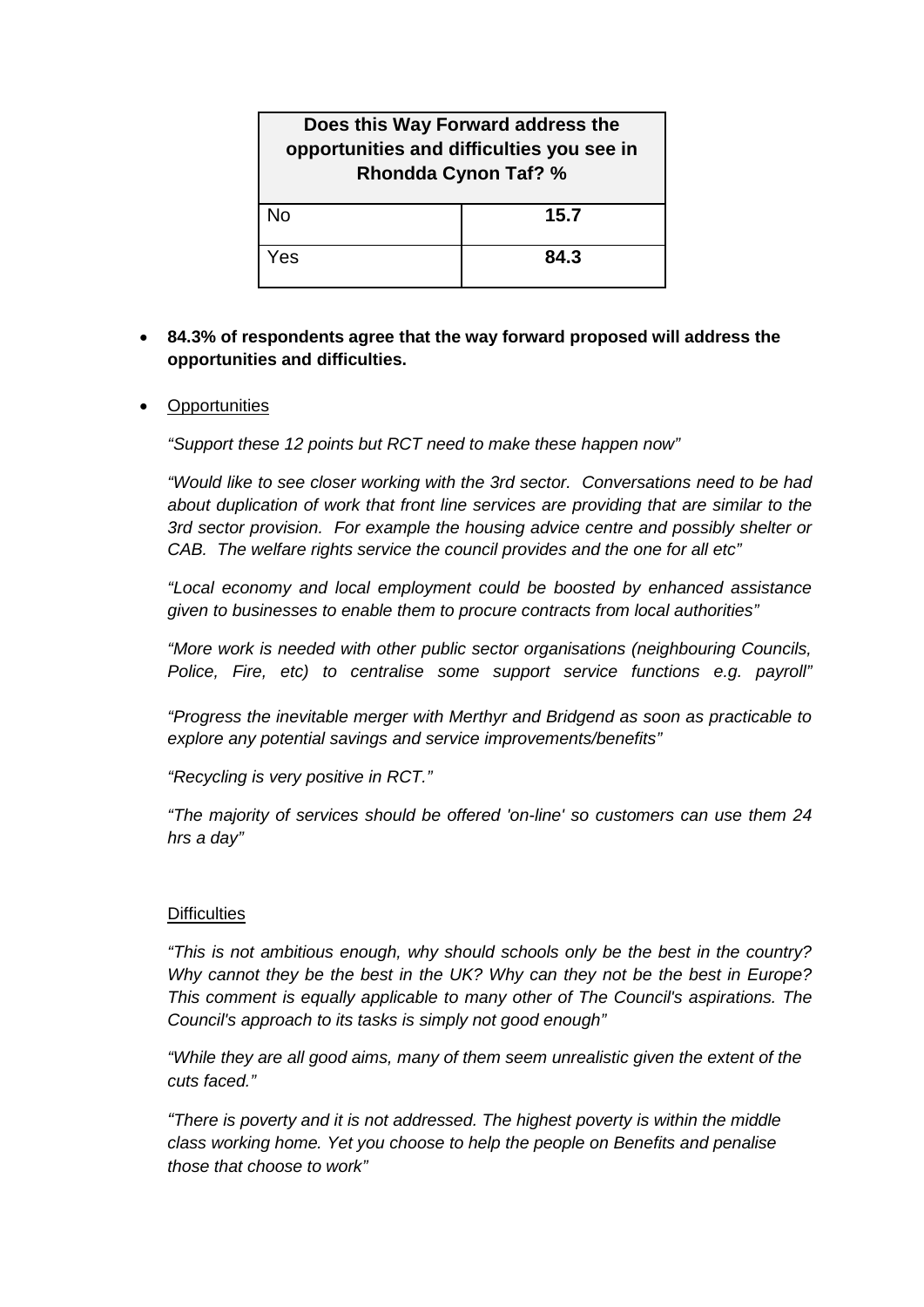# **5. Principles**

## **The Principles –** *How we will work to deliver everything that we do*

The Council has to work in a different way it is to deliver what residents have told us they need in our priorities and in everything we do. The way the Council will do this is by applying four **principles**.

## • **As can be seen below the vast majority respondents agreed with each of the 4 principles outlined.**

*Provide essential services well –* In the coming years there will be less money available and we will have to make sure we spend it where the need is greatest. Our role is to make sure local people get good outcomes from their services. We understand that it is the quality of the service that matters to local people, not who provides it.

| Do you agree with this principle? Provide<br>essential services % |      |  |
|-------------------------------------------------------------------|------|--|
| No                                                                | 9.2  |  |
| Yes                                                               | 90.8 |  |

• Comments included;

*"What is the point in saying yea our council isn't in any debt, but when you look around the community it hasn't got anything, facilities have been taken away, and children's education has suffered. Money is just a number but taking vital facilities away from people is changing lives and effecting actual people."*

*"While I have disagreed with the "Provide Essential Services Well" principle this is because it does not mention value for money. This wording could be read to imply a move towards privatisation of services which I do not agree with."* 

*"The council must invest in these principles and should canvass the WG to reward the planning and vision and sound financial management by further investment and protection. A key issue of course will be the sustainability of this IF reorganisation is allowed to proceed."*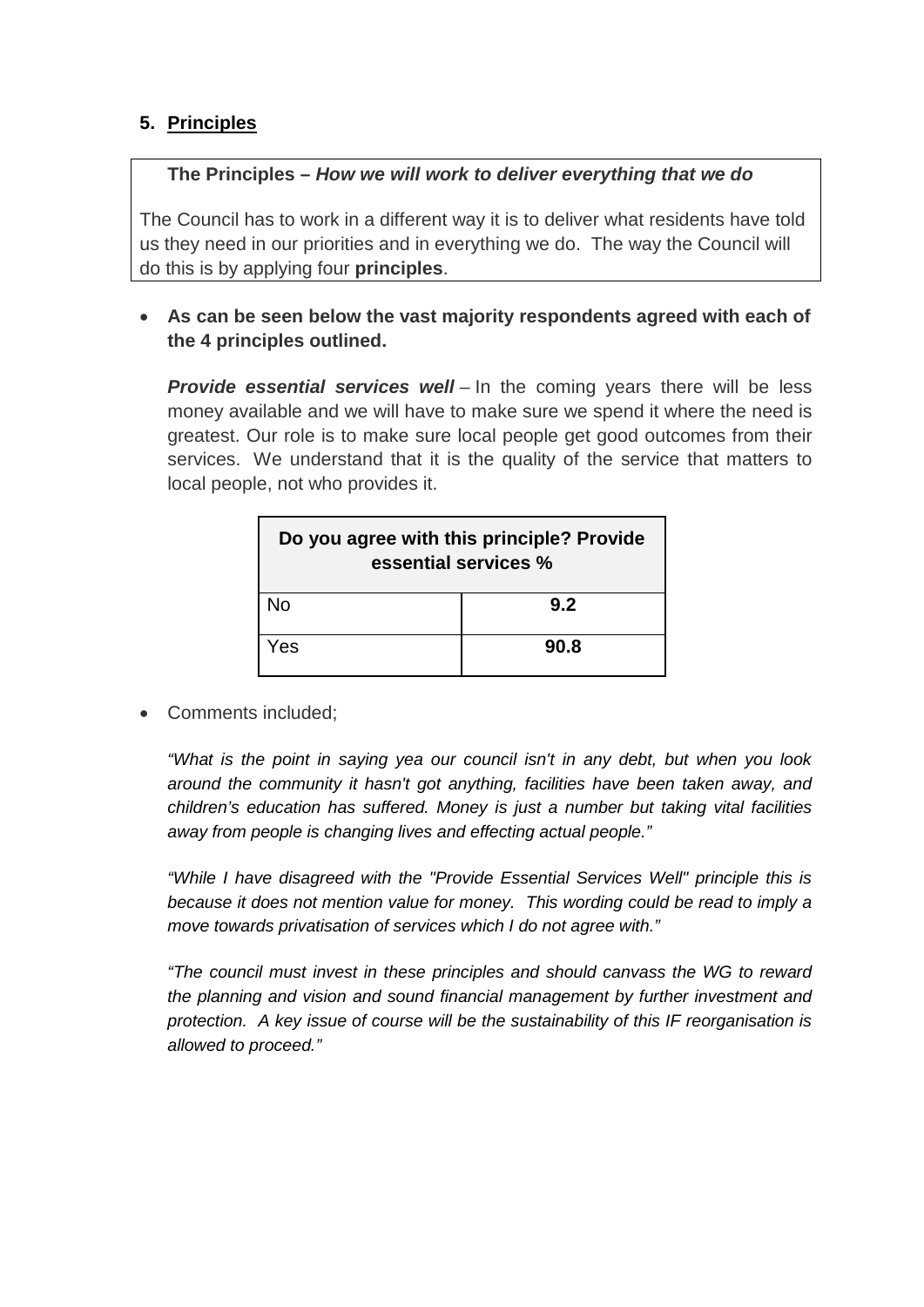*Help people and communities help themselves* – What this means is helping communities to do more for themselves and give them more control over local services such as schools, libraries and other community facilities. Recognising the huge difference RCT's army of volunteers already make to thousands of people's everyday lives in their neighbourhoods, towns and villages. We want to work more closely with RCT's voluntary and community sectors to stimulate innovation and encourage communities to step forward and take on new roles in providing local services and solutions.

| Do you agree with this principle? Help<br>people and communities help themselves<br>% |      |  |
|---------------------------------------------------------------------------------------|------|--|
| N٥                                                                                    | 12.8 |  |
| Yes                                                                                   | 87.2 |  |

• Comments included;

*"I have concerns that "Helping people and communities help themselves" could lead to job losses and this should be minimised, but I realise that cuts have to be made and if a cut is essential it may be better to promote self help in order to retain some service provision"*

*"Help people and communities help themselves" - I think first and foremost, people help themselves and this is not likely to change."* 

*"Give a sense of owner ship back into the communities. With volunteering work and youth schemes people will find new hobbies and can look after public places for the council."*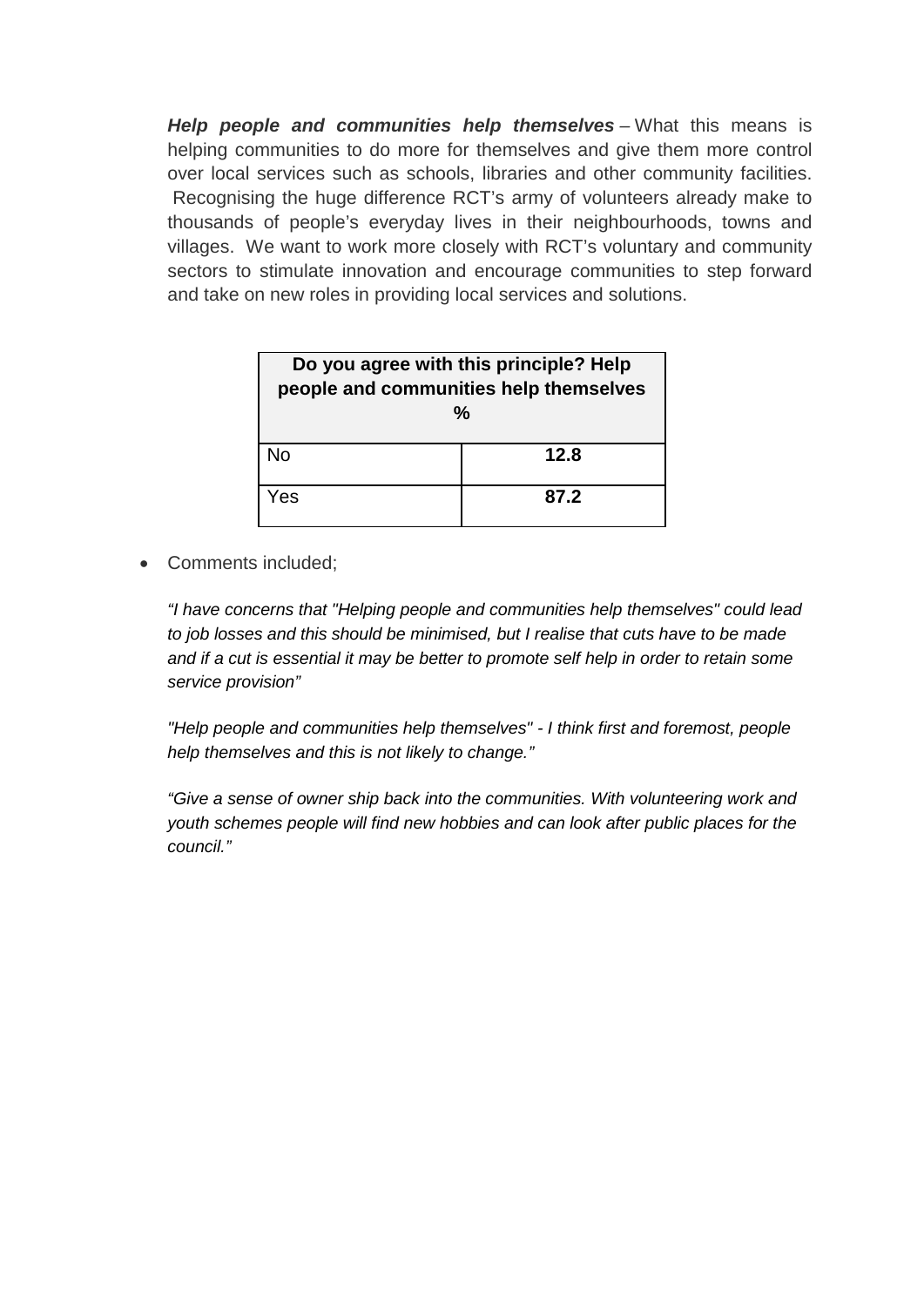**Build a sustainable County Borough** – the Council is responsible for planning and providing much of the infrastructure that keeps the County Borough working and moving. The financial climate, and the challenges it presents, mean that we need to find significant savings. We are committed to doing this in a way that avoids creating problems for future generations. We will have a particular focus on supporting initiatives that stimulate economic growth and create jobs in RCT.

| Do you agree with this principle? Build a<br>sustainable County Borough % |      |  |  |
|---------------------------------------------------------------------------|------|--|--|
| 7.1<br>N٥                                                                 |      |  |  |
| Yes                                                                       | 92.9 |  |  |

• Comments included;

*"The sustainable County Borough is something that I believe can be picked up in a few years time when other more pressing items have been resolved and the financial climate is stronger. Again essentials now before desirables later."*

*Live within our means -* We believe that it is wrong to spend more than we can afford, or to pass on financial problems to the next generation. This means we have to make difficult decisions now and focus on our priorities and manage our budgets. Every pound spent on running the Council is a pound that is not spent on front-line services. There is a cost associated with running any organisation, but we will continue to minimise that cost. We will do everything we can to be as efficient as possible, reduce the Council's running costs and get the best value from our assets.

| Do you agree with this principle? Live<br>within our means % |      |
|--------------------------------------------------------------|------|
| N٥                                                           | 9.2  |
| Yes                                                          | 90.8 |

• Comments included;

*"The 'Live within our means' tract reads like something you have cut and pasted from a Tory manifesto."*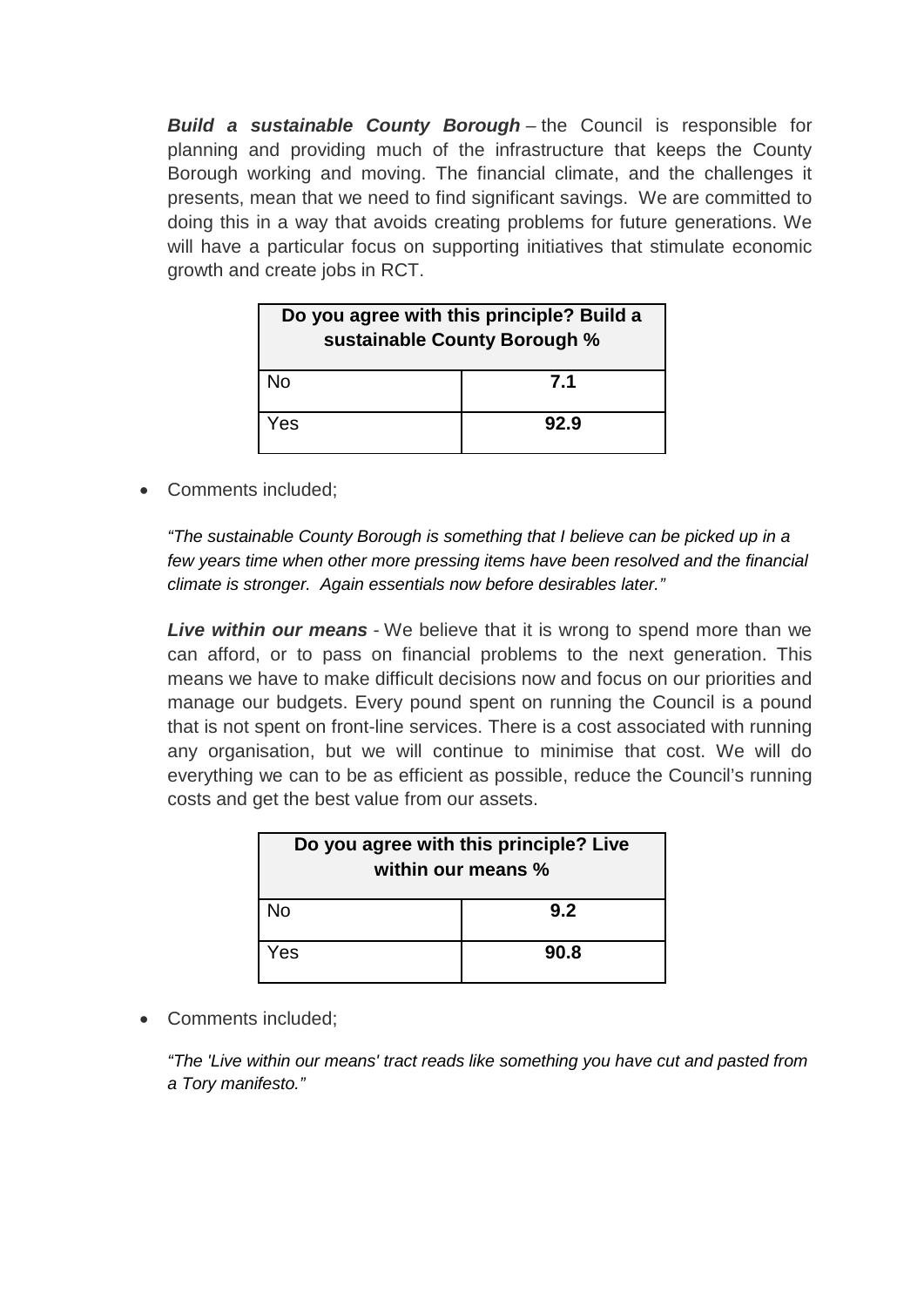# **Appendix 1 – All Corporate Plan Comments**

### **VISION**

### **Please provide any comments or ideas about our Vision**

A Vision is always a commendable aspirational statement.

Whilst I see RCTs as a good statement the current economic climate will of necessity mean that essentials have to be provided rather than desirable services.

To that end there is bound to be an element of compromise.

Not sure what 'confident' entails, need to ensure health/wellbeing is central

Just as vague as promising 'Truth, Freedom and Justice' - words which are not easy to quantify and provide solid evidence of positive outcome.

Supporting elderly and infirm to live in their own homes

The vision is right as long as the plan can evidence how it will achieve this, with quantitive information

It should be a County Borough that acts in the interests of its constituents rather than torn apart by partizan politics

Seems a very clear simple plan that will deliver for the residents of RCT

The vision keep the situation on a positive note. Instead of dwelling on the reductions we are making now, we should look to the improvements and opportunities we will have when things improve in the coming years.

Yes i support this

Sadly there are not opportunities for all within RCT due to budget cuts from central government. I think there are high aspirations within RCT but the opportunities for all simply isn't true and could get ridiculed.

Saying that the council has a vision is not saying there going to do anything, having opportunities for all means ensuring that everyone's needs are meet, I don't now anyone who's living in rct at the moment that are having there needs meet. The council are taking away the things that people need to have there needs met.

Your vision appears to be very limited - and lacking 'teeth'. You appear to be implementing all the cuts that the Tory government would wish. To bring about real 'opportunities for all' you will need to bring the majority of the borough's residents around to your way of thinking. You are a long way away from doing that because you are failing to inspire us.

Make a stand. There must be some amongst you who are at least a little uncomfortable with the reality of day-today life that you see on the borough's streets.

a County Borough that is forwards thinking, seeking ways to improve the quality of life for all.

Sounds like a statement written by a marketing person, and says nothing of any value or consequence. Simply 'Jargonspeak'.

It means nothing. define high aspirations? define confident? what opportunities are you talking about?

please look at the social services and wellbeing act 2014 and

It may be your vision but is never looked on for the Rhondda. Cynon and Taf get all the new and trail things where as Rhondda gets left behind and is stuck in the dark ages.

This comprehensive and inclusive vision is appropriate and should reflect the diverse socio-economic nature of RCT as a unitary authority.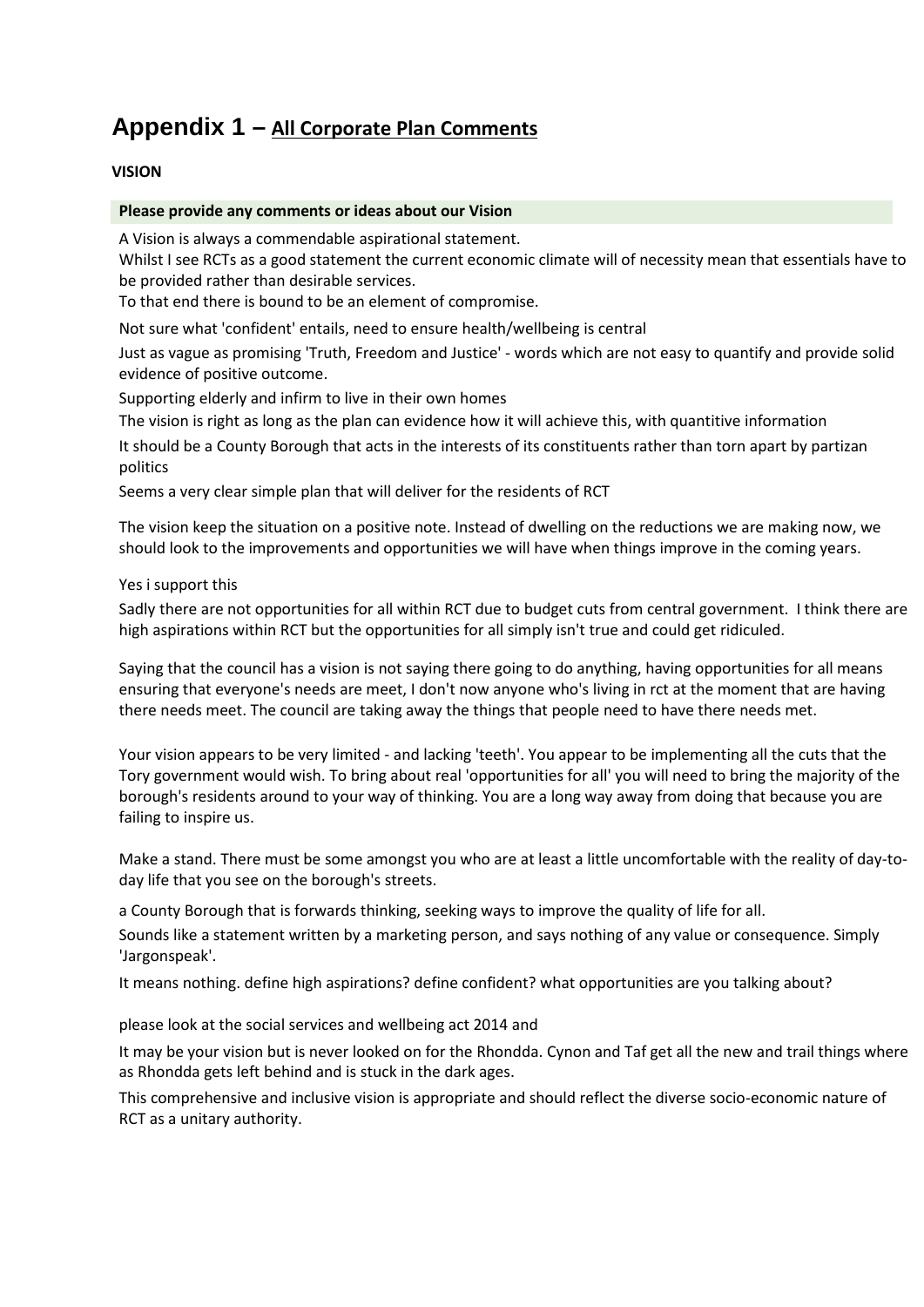You need to implement and act on the opportunities for people. Not just promote them.

They need to be achievable aspirations and we need to see that the money invested in these schemes go to good use. Not just schemes to give aspirations but there is no opportunity to carry on with work after these courses end.

Support this

Whilst the vision is appropriate for the area, it is difficult to realise these with the inoact of the reduction on funding.

### **PRIORITIES**

### **Please provide any comments or ideas about the Priorities**

Similar comments here to those for the Vision.

Commendable but the current economic climate will of necessity mean that essentials have to be provided rather than desirable services.

To that end there is bound to be an element of compromise.

So long as a positive focus on education is included within this as well, in that educational opportunities should be made available to all and seen in a positive light. All education, access to libraries, museums, cultural experiences should be valued and promoted. Posters talking about the negative effect of nonattendance send out the wrong message and smack of big brother and the nanny state watching you... Think so yes

but it depends how it is done. We should seek to reduce wasted expenditure in our local government services.

You don't have enough levers to affect the economy. You need to focus on people and places same as above

With the exception of "Place". I think "Valleys people" of which I am one of are proud people no matter what, so spending unnecessarily on improving neighbourhoods to me is not need in the current climate. Other areas such as crime and schooling should be prioritised first.

You can't build an economy where over half the people in the Rhondda are unable to read and write how is the economy going to grow when the lack of education in rct is so poor that people are unable to work because they haven't got an education and there are no facilities available for them to get an education

You can't build an economy without investment in the infrastructure and the links with business and the workforce.

Unless the local residents start to take some responsibility for their own community th neighbood will not improve.

A strong economy should be the main priority.

However The Council fails these aspirations at all levels

please tell me what you are actually doing to build a strong economy?

This would be great and again as long as it is promoted across the board and not just for Taf and Cynon.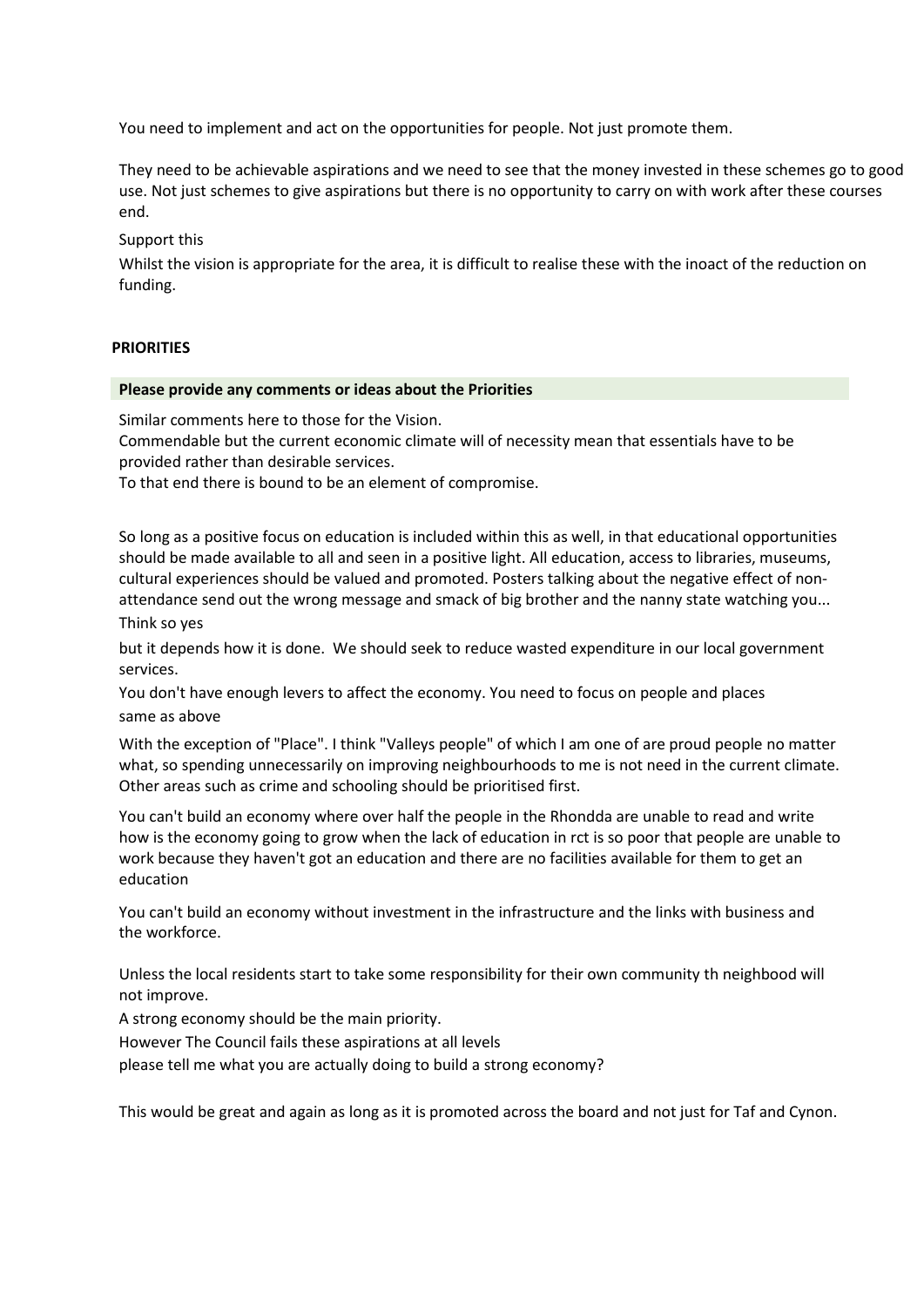This is fair but needs to be endorsed by funding, valuing and sustaining each of the priorities. RCT must lobby the WG to support these priorities by creating employment opportunities, policing, health, education etc. We have existed under too many national governments who court the media and issue attractive soundbites which translate into nothing. The people of RCT will give RCT's vision and priorities their full blessing if this translates into acton.

Promoting a strong economy is key.

We need strong generations rising up from education, people with aspirations, not people who will drain us.

We need strong ambassadors to do this, big figures in the community. I dont see RCT working with any.

Whilst the vision is appropriate for the area, it is difficult to realise these with the inoact of the reduction on funding.

Greater outsourcing of core services to the third sector, particularly in community care will realise furhter savings across the sector.

### **Way forward**

**Please provide any comments or ideas about the opportunities and difficulties facing the Council and how they should be tackled**

I doubt it can all be done - why are you asking us to choose between services if you really plan to do it all?

This should be an 'or' list rather than an 'and' list in my opinion.

The majority of servcies should be offered 'on-line' so customers can use them 24 hrs a day

Yes, it does, in the main, but, as discussed above, I would change the focus on education to promote all forms of education, and, Council Tax, with regret, given the current economic circumstances will need to go up - thus, this aspiration needs to change; 'RCT will provide the best most efficient services for its residents with the money which those residents help to provide so that RCT's residents will help to make RCT the best county in Wales for all.'

A big push should be made in relation to benefits, there and thousands of people on benefits that shouldnt be on them, it needs to have a drastic change and monitoring as it is too easy for people to go onto DLA and other benefits and continue to stay on it. I think it is safe to say the majority of people on benefits in rct is phenomenal and is costing us working people far too much, same with the housing why should they be able to buy their houses that most are paid for by benefits at a reduced rate where the rest of us hard working people have to struggle to get on the ladder and maintain a household etc.

I also think the blue badge scheme is far far too easty to get and there should be a more substancial cost which again if the people are that disabled and REALLY need it rather than for convenience then they can again ay it out of the benefits which again that is what it is supposed to be for.

Local economy and local employment could be boosted by enhanced assistance given to businesses to enable them to procure contracts from local authorities.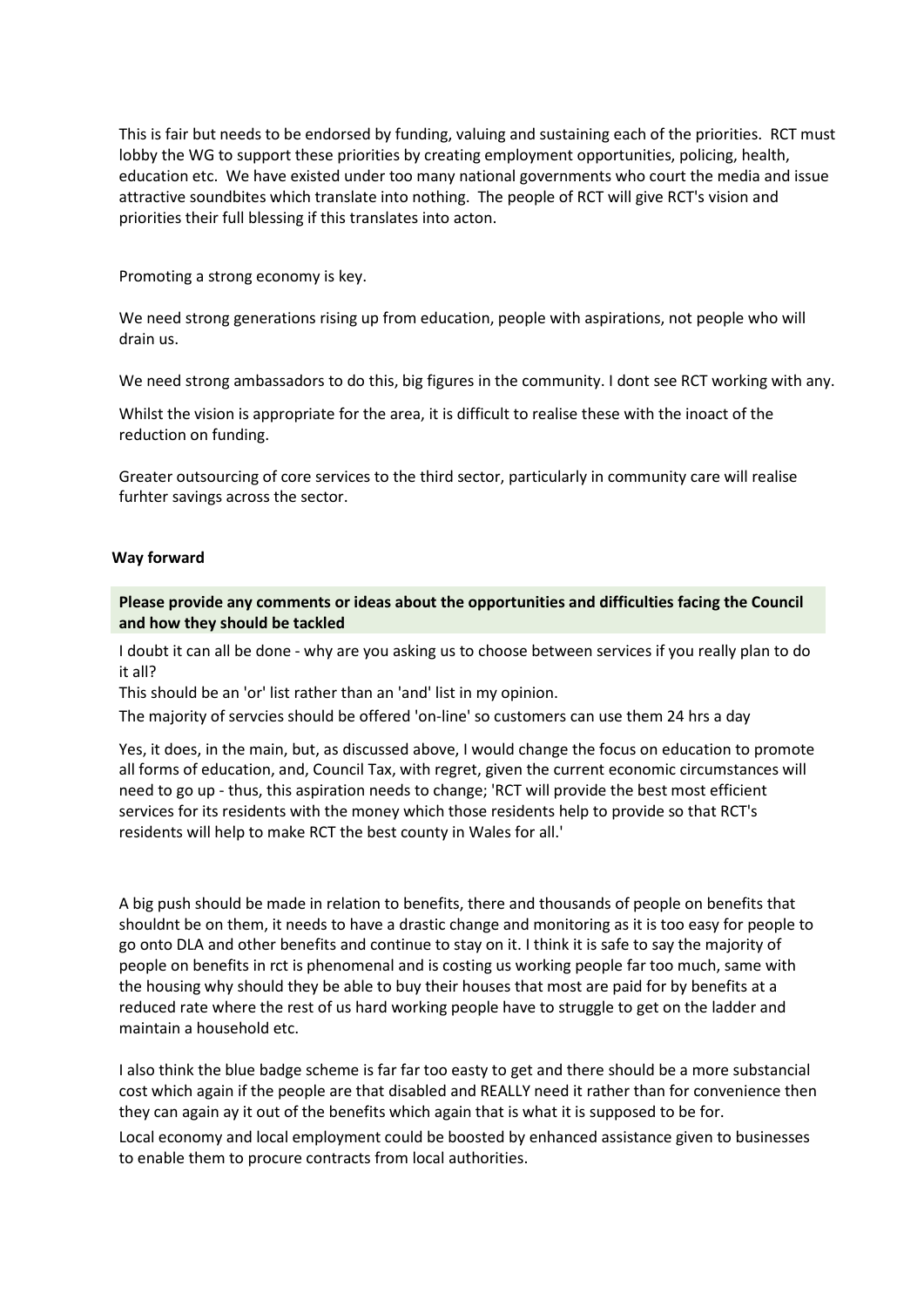I personally have always had a bee in my bonnet around point 7 regarding the cleanliness of the county since cuts have been made.

I always see "street cleansing staff" around towns in the borough power washing pavements?? I am more than sure that if this was not done for at least a few years that people's health will not be at risk. I know it makes it look fresh and clean, but when budget cuts are at such a low I think that things like this are what should be pulled back and put on the shelf in the short term at least to save money.

Note: When I see these street cleaners there is always one person using the power washer and one person watching??? Why are there two of them if only one is working??? Very clear to understand

Would like to see closer working with the 3rd sector. Conversations need to be had about duplication of work that front line services are providing that are similar to the 3rd sector provision. For example the housing advice centre and possibly shelter or CAB. The welfare rights service the council provides and the one for all etc

Education isn't about ensuring children have the best grades it's about ensure that all children no matter what there strengths are, are catered for. Having the best grades doesn't mean the schools are working for all children, grades doesn't matter when there are children that are missing out on opportunitys to do things that they can strive in

While they are all good aims, many of them seem unrealistic given the extent of the cuts faced.

the other local authorities need to be in agreeance with the current council polisies or this will again fracture the union of the local authoirties. A clear defined policy with the full agrrement by all involved must be a proirity.

More work is needed with other public sector organisations (neighbouring Councils, Police, Fire, etc) to centralise some support service functions eg payroll

Progress the inevitable merger with Merthyr and Bridgend as soon as practicable to explore any potential savings and service improvements/benefits Make more use of the 3rd sector and volunteers.

This is not ambitious enough, why should schools only be the best in the country? Why cannot they be the best in the UK? Why can they not be the best in Europe? This comment is equally applicable to many other of The Council's aspirations. The Council's approach to its tasks is simply not good enough

Fully support these

Recycling is very positive in RCT.

More money is needed for the roads though to deal with repairs.

Also we must keep improving the standards in school

There is poverty and it is not addressed. The highest poverty is within the middle class working home. Yet you choose to help the people on Benifits and penalise those that choose to work.

I applaud RCT's objectives. Again this depends on funding, political agreement and unity and by ensuring that diverse needs are met.

Are the people of RCT aware of these objectives?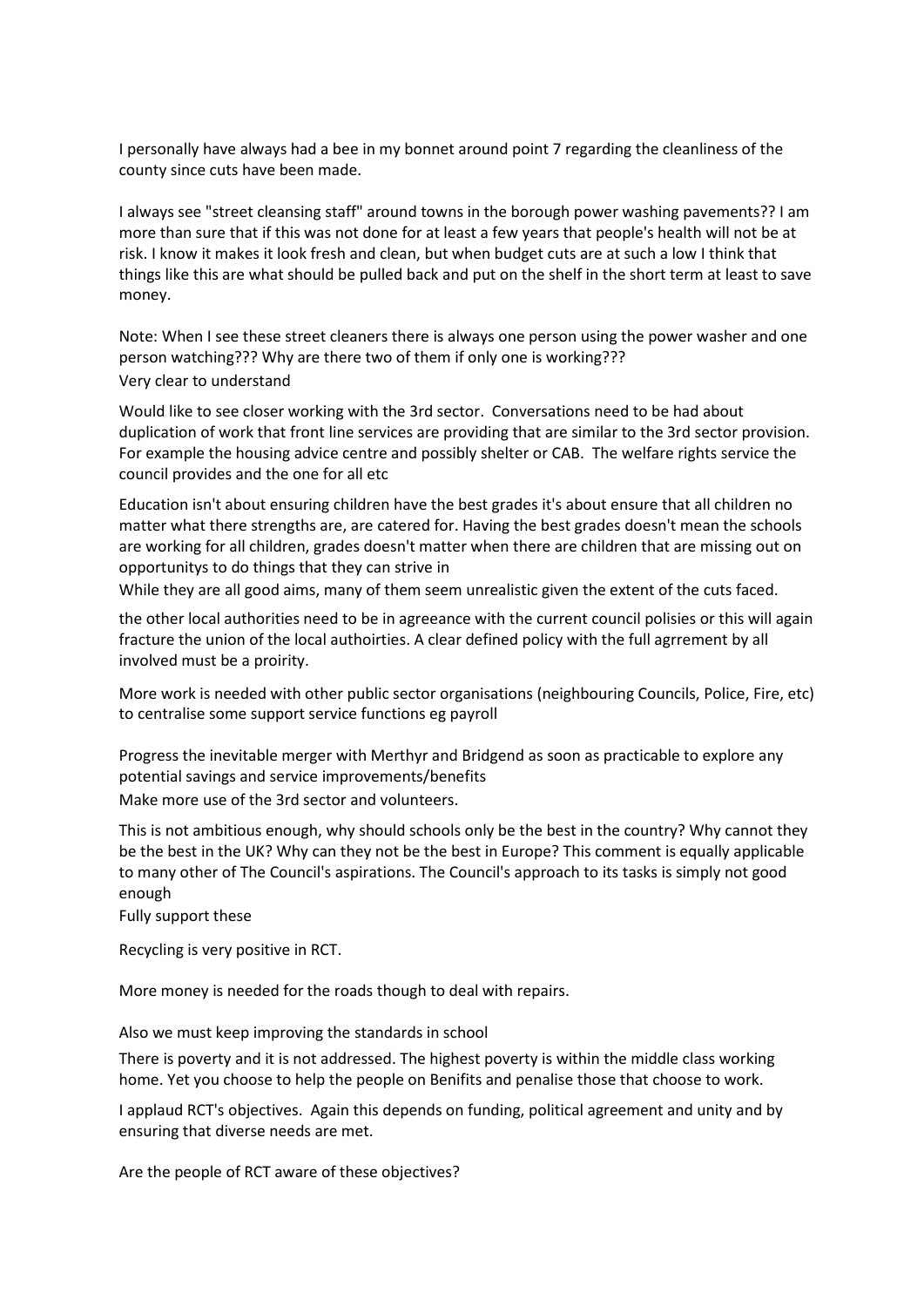Need to cut education & social services budgets also. Support these 12 points but RCT need to make these happen now Need to make the most of what funding the council has. Maybe do less but do it well

### **Principles**

#### **Please provide any comments or ideas about our principles;**

The sustainable County Borough is something that I believe can be picked up in a few years time when other more pressing items have been resolved and the financial climate is stronger. Again essentials now before desirables later.

What about getting rid of overselous beauracracy?!

These are very long statements - hard to answer with a simple 'Yes/No'. Voluntary groups can only succeed where there is the willingness and capacity for them to succeed, they will not work everywhere and for every community, especially in the short term and should not be seen as a stop-gap just because the council can't fund something any more.

Offer staff the option of Job Share less hours etc. Alter current staffs hours to ensure better services by having longer hours in call centres etc. Offer staff more than 1 role.

If there are things that are lacking in our community it doesn't matter if the council is in debt. What is the point in saying yea our council isn't in any debt, but when you look around the community it hasn't got anything, facilities have been taken away, childrens education has suffered. Money ls just a number but taking vital facilities away from people is changing lives and effecting actual people.

While I have disagreed with the "Provide Essential Services Well" principle this is because it does not mention value for money. This wording could be read to imply a move towards privatisation of services which I do not agree with.

I have concerns that "Helping people and communities help themselves" could lead to job losses and this should be minimised, but I realise that cuts have to be made and if a cut is essential it may be better to promote self help in order to retain some service provision

Reduce the number of local councillors and the renumeration they are given.

But it is important to recognise that use of your reserves is an important tool during this financial climate.

"Help people and communities help themselves" - I think first and foremost, people help themselves and this is not likely to change.

It does matter to local people who provide their services.

The 'Live within our means' tract reads like something you have cut and pasted from a Tory manifesto.

All laudable aspirations, but why has it taken so long even to recognise a way forward? Oue means are set by WAG, not by US. Fight for some more.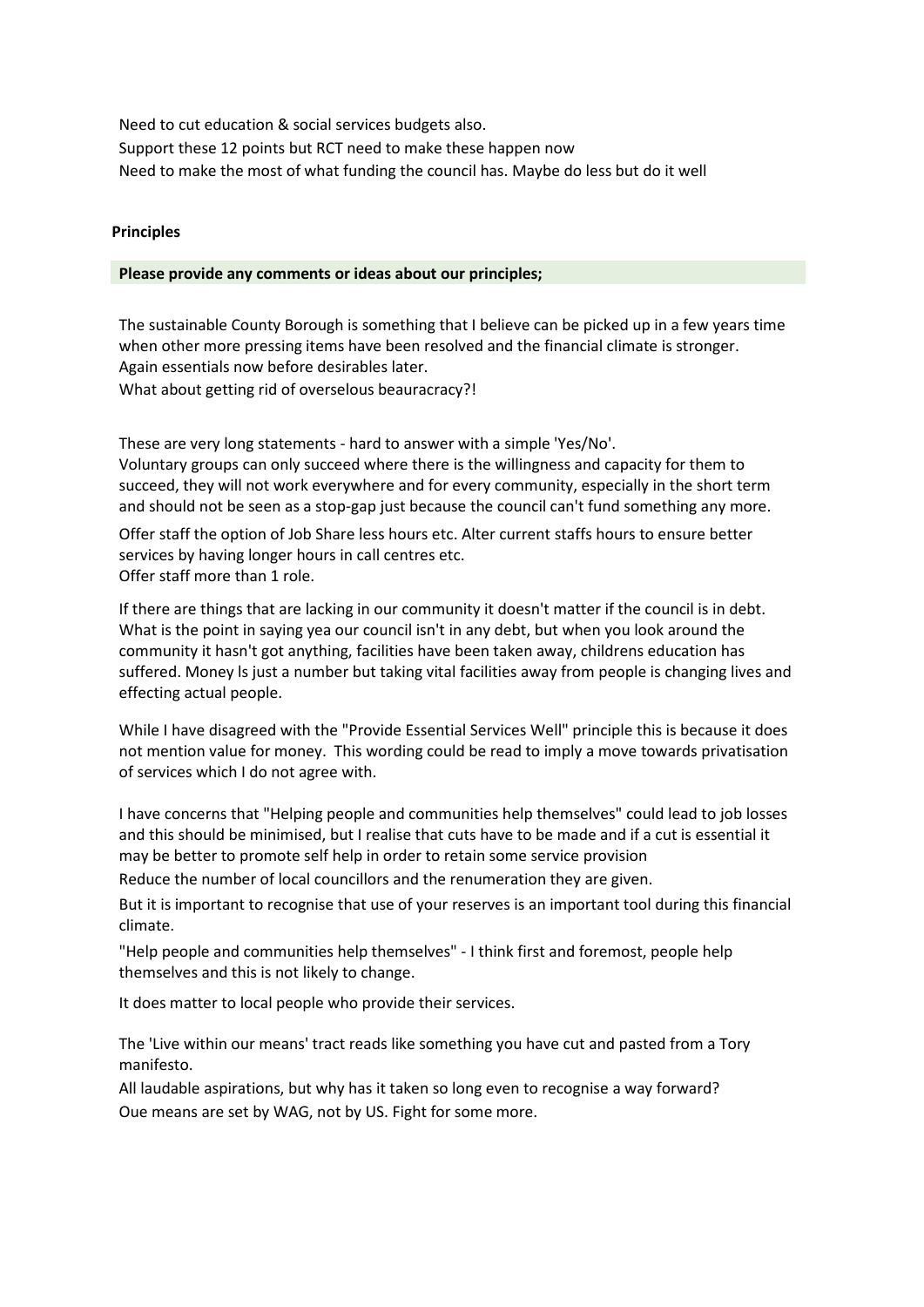The council must invest in these principles and should canvass the WG to reward the planning and vision and sound financial management by further investment and protection. A key issue of course will be the sustainability of this IF reorganisation is allowed to proceed.

Financially (and due no doubt to political expediency) there will be further cuts which will undermine this vision.

There must be a commitment to protecting and rewarding those in front line services and not expecting something for nothing. Education is a case in point. Real term wage cuts, the failure of some schools to promote pay progression, significantly increased pressures on teachers will in the long term impact on morale and will drive teachers out. I am sure that the same argument can be applied to other public service employees as well. The something for nothing and out sourcing mentality which characterises national government's vision for the public sector must not be allowed to become the driver in RCT.

Give a sense of owner ship back into the communities. With volunteering work and youth schemes people will find new hobbies and can look after public places for the council.

Reduce council running costs not by cutting more staff but drastically reducing number of councillors and listen to staff to reduce costs.

Must make every penny count in future

Can only spend what you have but need to explain that more to the public

I agree with the principles, but find it hard to believe you will follow them

Especially as you are such a corrupt council

### **Anything else on Corporate Plan?**

### **If there is anything else you would like to add about the Corporate Plan, please let us know here:**

Thank you for providing the opportunity for people to comment. I look forward to seeing the report which shows the number of people and how people have commented.

The proof of the pudding is in the eating. Much that I have read above seems to have been written by someone with little knowledge or expertise in anything other than selling a story.

If you plan on using volunteers then reward them. You may not be able to give them money but what about discounted Lesure card or % off council tax. Depending on hours put in. It seems to me that you just want free help without helping those that give up their time and energy. Seems a clear plan